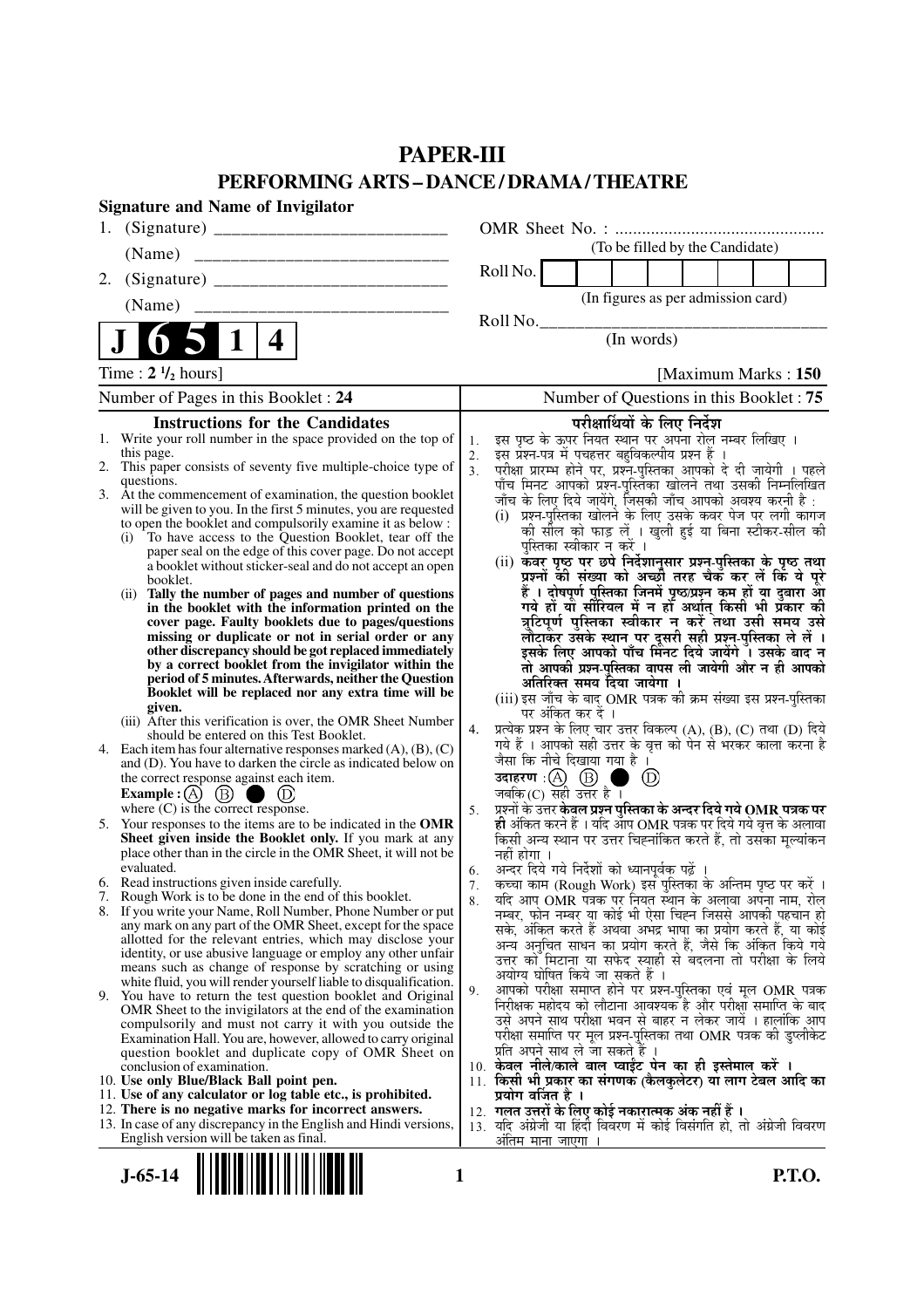#### **PERFORMING ARTS – DANCE / DRAMA / THEATRE PAPER – III SPECIAL INSTRUCTIONS**

- **1.** Candidates are required to answer **all the 50 questions in Part-I**, which are **compulsory**. They should also select **any one** from Part-II and Part-III and answer **all the 25 questions of that Part only.** Each question carries two marks.
- **2.** Candidates are required to mark clearly on the OMR Answer Sheet, **the Part Number which they have selected.**

**1.** Select the correct sequence :

Kalki

(A) Matsya, Vaman, Parashurama,

### **PART – I**

#### **Common for Dance / Drama / Theatre**

 (B) Vaman, Kalki, Matsya, Parashurama (C) Vaman, Matsya, Kalki, Parashurama (D) Kalki, Parashurama, Matsya, Vaman **2.** Most of the times, the traditional theatre in the village is performed at (A) Jamindar's house (B) River bank (C) Village square (D) Village pond **3. Assertion (A) :** The Vruttis of Natyashastra were specific dance styles. **Reason (R)** : The Vruttis give character to movements.  **Codes :**  $(A)$  Both  $(A)$  and  $(R)$  are true. (B) Both (A) and (R) are false.  $(C)$  (A) is false,  $(R)$  is true. (D) (A) is true,  $(R)$  is false. **4.** Pick the odd one out : (A) Mada (B) Rati (C) Shanka (D) Asuya **Codes :**  a b c d **6.** Match the following : **Codes :**  (C) ii iv i iii (D) iii iv ii i (C) Abhinavagupta, Dhananjaya

# **5.** Match the following :  $List - I$   $List - II$ a. Kathaputali i. Folk Epic

b. Dholamaru ii. Ballad c. Pandavani iii. Wooden Puppet d. Burrakatha iv. Musical narrative  $(A)$  iii ii iv i  $(B)$  ii iii i iv  $(C)$  i iv iii ii (D) iii i iv ii **List – I List – II**  antala

| a. Rigveda    |              |     |             | 1. Shakuntal    |  |
|---------------|--------------|-----|-------------|-----------------|--|
| b. Panini     |              |     |             | ii. Hymns       |  |
| c. Kanva      |              |     |             | iii. Literature |  |
| d. Sangam     |              |     |             | iv. Grammar     |  |
| <b>Codes:</b> |              |     |             |                 |  |
|               | a            | h   | $\mathbf c$ | d               |  |
| (A)           | $\dot{v}$    | i   | ii          | iii             |  |
| (B)           | $\mathbf{i}$ | iii | iv          | ii              |  |
|               | ü            | iv  |             | iii             |  |

- **7.** Put into correct sequence of time
	- (A) Bharata, Abhinavagupta, Dhananjaya, Nandikeshwara
	- (B) Bharata, Dhananjaya, Abhinavagupta, Nandikeshwara
	- Nandikeshwara, Bharata,
	- (D) Dhananjaya, Bharata, Abhinavagupta, Nandikeshwara

Paper-III 2 J-65-14

Performing Arts<br>PAPER III Compulsory<br>PART - I  $\overline{\text{Optional}}$ Choose any one **OPART-III** 

Use Only For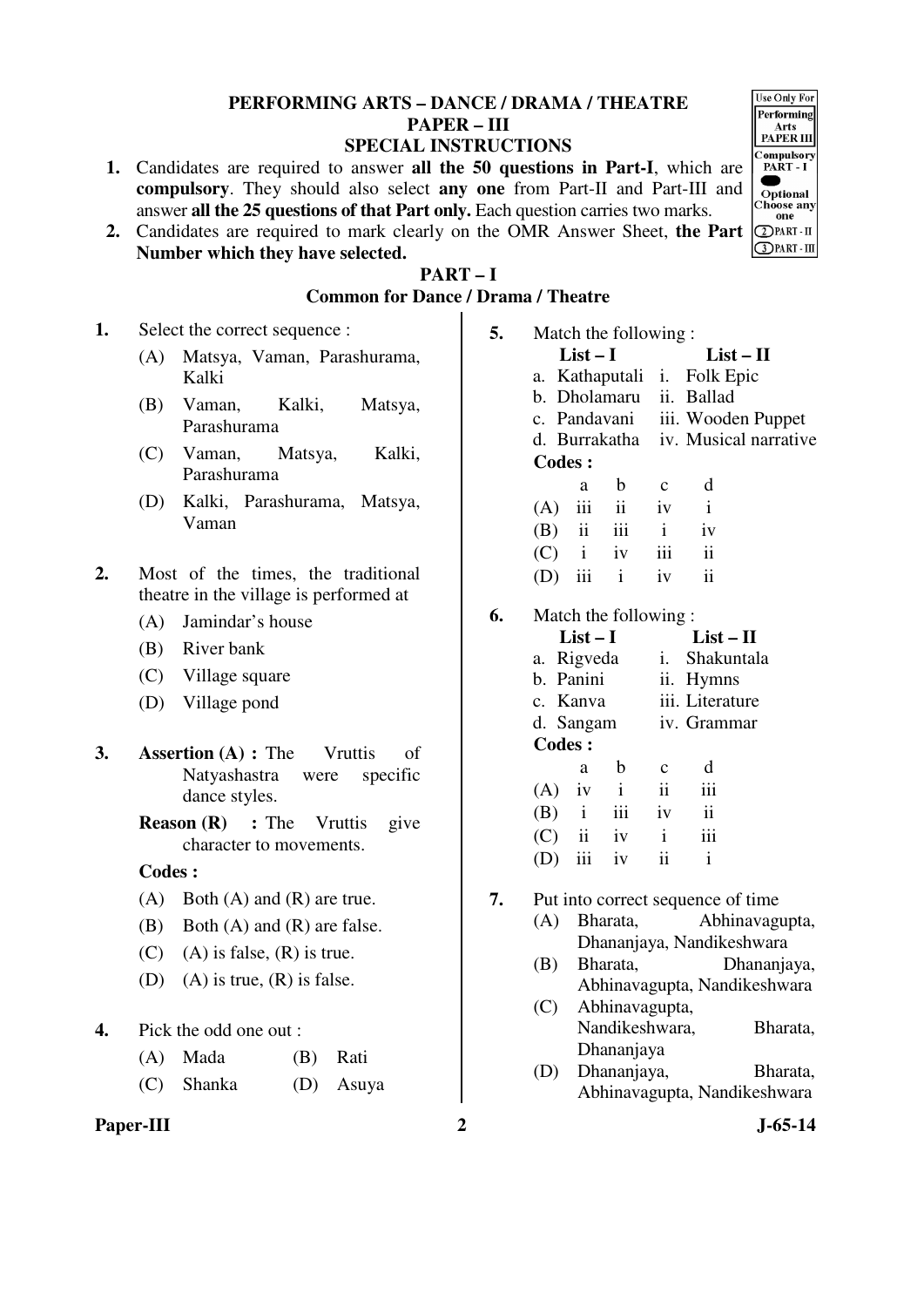#### नृत्य / नाटक / रंगमंच

#### ¯ÖÏ¿®Ö ¯Ö¡Ö **– III**  विशेष सचनाएँ

| परीक्षार्थी <b>भाग</b> -I के सभी <b>50</b> प्रश्नों के उत्तर दें । यह भाग अनिवार्य है । परीक्षार्थी भाग-II और |  |
|---------------------------------------------------------------------------------------------------------------|--|
| भाग-III में से किसी <b>एक</b> भाग के सभी 25 प्रश्नों के उत्तर दें । प्रत्येक प्रश्न के <b>दो</b> अंक हैं ।    |  |

2. विशेक्षार्थी अपने चयनित भाग को **OMR** उत्तर पत्र में स्पष्ट रूप से अंकित करें।

#### ³ÖÖÝÖ **– I**

#### नृत्य / नाटक / रंगमंच सभी के लिए

- 1. सही क्रम का चयन कीजिए :
	- (A) मत्स्य, वामन, परशुराम, कल्की
	- (B) वामन, कल्की, मत्स्य, परशुराम
	- (C) वामन, मत्स्य, कल्की, परशुराम
	- (D) कल्की, परशुराम, मत्स्य, वामन
- 2. अधिकांशत: गाँव में पारम्परिक थिएटर कहाँ होता है ?
	- $(A)$  जमींदार के घर
	- (B) नदी के तट पर
	- (C) गाँव के चौराहे पर
	- (D) गाँव की तलैया पर
- 3. अभिकथन (A) : नाट्यशास्त्र की वृत्तियाँ विशिष्ट नाट्य शैलियाँ थीं ।
	- **तर्क (R) :** वृत्तियों से स्वरूप को गति मिलती है ।

कुट:

- $(A)$   $(A)$  और  $(R)$  दोनों सही हैं ।
- $(B)$   $(A)$  और  $(R)$  दोनों गलत हैं।
- (C)  $(A)$  गलत है, परन्तु (R) सही है।
- (D)  $(A)$  सही है, परन्तु (R) गलत है।
- **4.** विषम का चयन कीजिए :
	- $(A)$  मद
	- $(B)$  रति
	- $(C)$  शंका
	- (D) असूया



**5.** निम्नलिखित को सुमेलित कीजिए :

|       |             | सूची-I       |              | सूची-II             |
|-------|-------------|--------------|--------------|---------------------|
|       | a. कठपुतली  |              | i.           | लोक महाकाव्य        |
|       | b. ढोलामारु |              | ii.          | गाथागीत (बैलड)      |
|       | c. पांडवाणी |              |              | iii. कठपुतली        |
|       | d. बुरकथा   |              |              | iv. संगीतमय वृतांत  |
| कूट : |             |              |              |                     |
|       | a           | b            | $\mathbf{c}$ | d                   |
| (A)   | iii         | ii           | iv           | $\mathbf{i}$        |
|       | $(B)$ ii    | iii          | $\mathbf{i}$ | iv                  |
|       | $(C)$ i     | iv           | iii          | $\ddot{\mathbf{i}}$ |
| (D)   | iii         | $\mathbf{i}$ | iv           | $\mathbf{ii}$       |
|       |             |              |              |                     |

**6.** निम्नलिखित को सुमेलित कीजिए :

|       | सूची-I                  |              |              | सूची-II             |  |
|-------|-------------------------|--------------|--------------|---------------------|--|
| a.    | ऋग्वेद                  |              | i.           | शकुन्तला            |  |
|       | b. पाणिनी               |              |              | ii. Hymns           |  |
|       | c. कण्व                 |              |              | iii. साहित्य        |  |
|       | d. संगम                 |              |              | iv. व्याकरण         |  |
| कूट : |                         |              |              |                     |  |
|       | a                       | $\mathbf b$  | $\mathbf{c}$ | d                   |  |
| (A)   | iv                      | $\mathbf{i}$ | ii           | iii                 |  |
|       | $(B)$ i                 | iii          | iv           | $\ddot{\mathbf{i}}$ |  |
| (C)   | $\overline{\mathbf{u}}$ | iv           | $\mathbf{i}$ | iii                 |  |
| (D)   | iii                     | iv           | ii           | i                   |  |

**7.** कालक्रमानुसार सही क्रम दीजिए :

- (A) भरत, अभिनवगुप्त, धनंजय, नंदिकेश्वर
- (B) भरत, धनंजय, अभिनवगुप्त, नंदिकेश्वर
- (C) अभिनवगुप्त, नंदिकेश्वर, भरत, धनंजय
- (D) धनंजय, भरत, अभिनवगुप्त, नंदिकेश्वर

**J-65-14 3 Paper-III**

Use Only For Performing Arts<br>Arts<br>PAPER III Compulsory<br>PART - I Optional Choose any<br>one  $\mathbb{D}$ PART - II  $D$ PART - III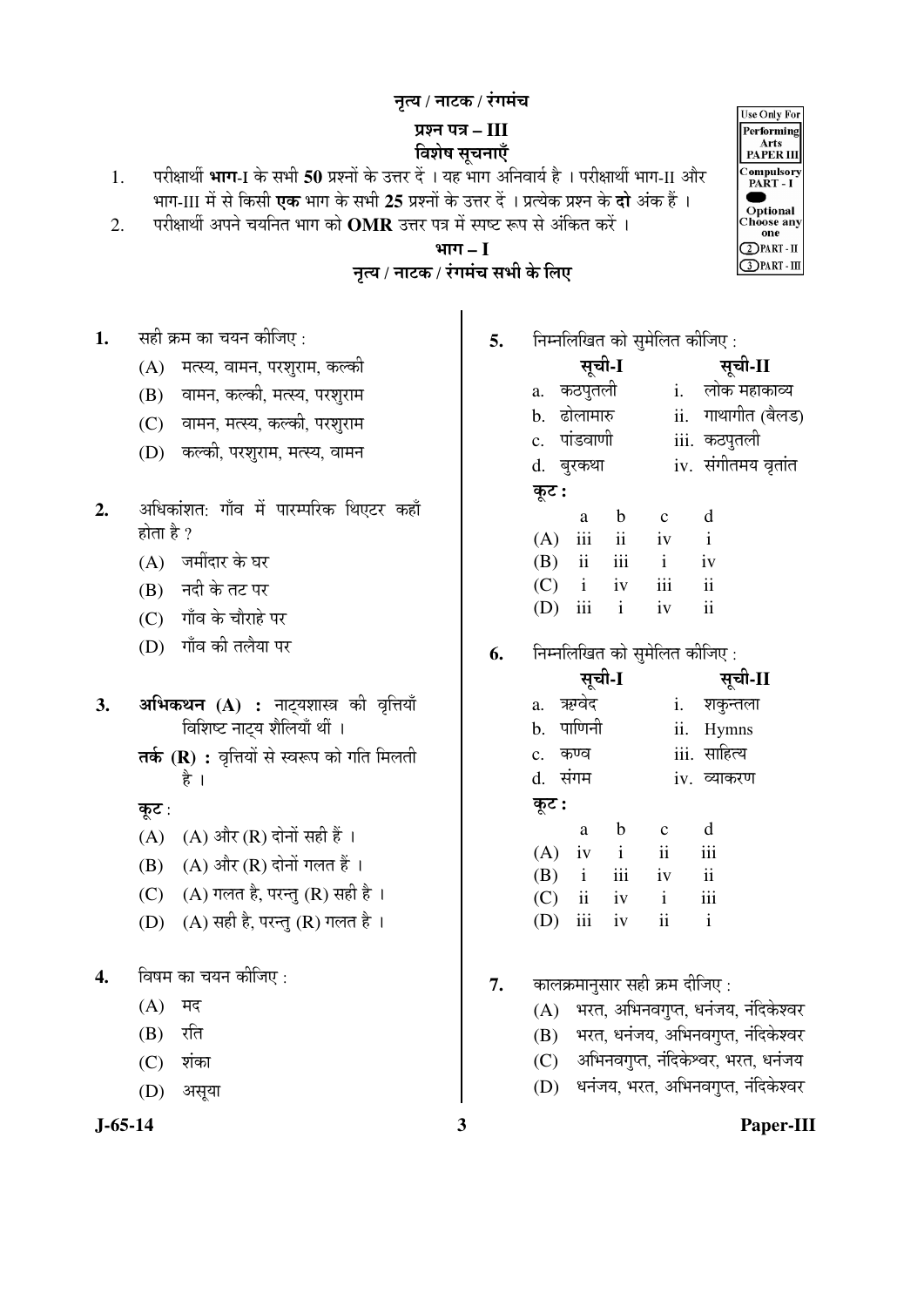- **8.** The "Gita Govinda" of Jayadeva does not describe
	- (A) Kalahantarita
	- (B) Virahot-Kanthita
	- (C) Abhisarika
	- (D) Vasakasajjika
- **9. Assertion (A) :** The "Lila" plays are not merely a theatricalisation of the myth, they are also a restoration of myth.
	- **Reason (R) :** Indian culture has cyclic notion of time.

- $(A)$  Both  $(A)$  and  $(R)$  are true.
- (B) Both (A) and (R) are false.
- (C) (A) is true,  $(R)$  is false.
- (D) (A) is false,  $(R)$  is true.
- **10.** Pick the odd one out :
	- (A) Chhau
	- (B) Ankia Nat
	- (C) Swanga
	- (D) Terukuthu
- **11.** Match the following :
	- **List I List II**
	- a. Nātak i. Mrichhakatika
	- b. Prakarana ii. Bhagvadajjukiyam .
	- c. Uparupaka iii. Abhijnan Shakuntal
	- d. Prahasana iv. Hallisaka

#### **Codes :**

|  | a b c             | d |
|--|-------------------|---|
|  | $(A)$ iii i iv ii |   |
|  | $(B)$ ii iii i iv |   |
|  | $(C)$ i iv iii ii |   |
|  | $(D)$ iv ii i iii |   |

**Paper-III 4 J-65-14**

- **12. Assertion (A) :** In the Sanskrit Nātyagruh, Mattavarni is not . simply a decorative piece, it has a functional value.<br>Reason  $(R)$ : It is a
	- **:** It is an additional acting area located on the either side of Rangshirsh.

- (A) Both (A) and (R) are true.
- (B) (A) is true,  $(R)$  is false.
- (C) Both (A) and (R) are false.
- (D) (A) is false,  $(R)$  is true.
- **13.** Select the correct sequence of the Sanskrit Dramatists :
	- (A) Bhavbhuti, Kālidāsa, Sudraka, Bhāsa
	- (B) Bhāsa, Kālidāsa, Sudraka, Bhavbhuti
	- (C) Sudraka, Bhāsa, Bhavbhuti, Kālidāsa
	- (D) Kālidāsa, Bhavbhuti, Bhāsa, Sudraka .
- **14.** Pick the odd one out :
	- (A) Bharati (B) Kaiśiki
	- (C) Ārabhati (D) Āvanti
- **15.** Ramchandra-Gunchandra are known for their treatise called
	- (A) Abhinay Darpan .
	- (B) Bhāvprakāshan
	- (C) Nātyadarpan .
	- (D) Sāhityadarpan .
- **16.** Match the following :

|               | List $-1$    |                          |              | List – H           |  |
|---------------|--------------|--------------------------|--------------|--------------------|--|
| a. Bengali    |              |                          | i.           | <b>Balaram</b> Das |  |
|               |              | Rāmāyana                 |              |                    |  |
| b. Assamese   |              |                          |              | ii. Ranganath      |  |
|               |              | Rāmāyaņa                 |              |                    |  |
| c. Oriya      |              |                          |              | iii. Krittivas     |  |
|               |              | Rāmāyana                 |              |                    |  |
| d. Telugu     |              |                          |              | iv. Madhava        |  |
|               |              | Rāmāyaņa                 |              | Kandali            |  |
| <b>Codes:</b> |              |                          |              |                    |  |
|               | a            | b                        | c            | d                  |  |
| (A)           | 1V           | $\overline{\mathbf{11}}$ | iii          | $\mathbf{i}$       |  |
| (B)           | iii          | iv                       | $\mathbf{i}$ | ii                 |  |
| $(C)$ ii      |              | iii                      | iv           | i                  |  |
|               | $\mathbf{i}$ | iv                       | ii           |                    |  |
|               |              |                          |              |                    |  |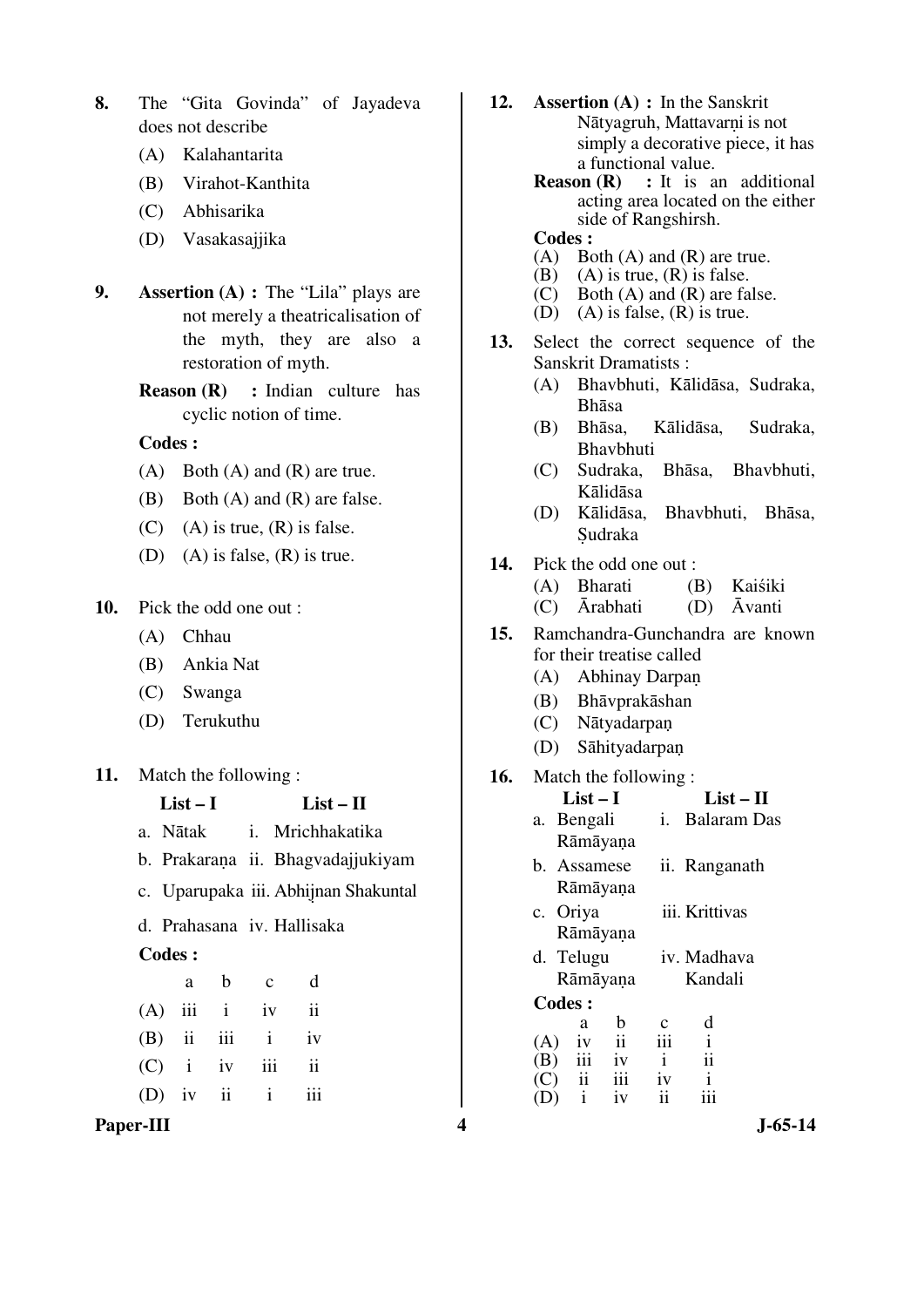- 8. जयदेव द्वारा रचित 'गीत गोविंद' में किसका वर्णन नहीं है ?
	- $(A)$  कलहंतरिता
	- (B) विरहोत्कंठिता
	- (C) अभिसारिका
	- (D) वासकसज्जिका
- **9. अभिकथन (A) : '**लीला' नाटक मात्र मिथ का नाटकीकरण ही नहीं है, वे मिथ की पुनर्स्थापना भी हैं ।
	- **तर्क (R) :** भारतीय संस्कृति का समय-चक्र में विश्वास है ।

कूट :

- $(A)$   $(A)$  और  $(R)$  दोनों सही हैं ।
- $(B)$   $(A)$  और  $(R)$  दोनों गलत हैं ।
- (C)  $(A)$  सही है, परन्तु (R) गलत है।
- (D) (A) गलत है, परन्तु (R) सही है ।
- 10. विषम का चयन कीजिए :
	- $(A)$  छाउ
	- $(B)$  आंकिआनाट
	- (C) स्वांग
	- (D) तेरुकुथु
- 11. निम्नलिखित को सुमेलित कीजिए:

|       | सूची-I         |     |              | सूची-II                  |  |
|-------|----------------|-----|--------------|--------------------------|--|
|       | a. नाटक        |     |              | i. मृच्छकटिक             |  |
|       | b. प्रकरण      |     |              | ii. भगवदुज्जुकीयम        |  |
|       | c. उपरूपक      |     |              | iii. अभिज्ञान शाकुन्तल   |  |
|       | d. प्रहसन      |     |              | iv. हल्लिसक              |  |
| कूट : |                |     |              |                          |  |
|       |                | a b | $\mathbf{c}$ | d                        |  |
|       | $(A)$ iii i iv |     |              | $\overline{\mathbf{u}}$  |  |
|       | $(B)$ ii iii i |     |              | iv                       |  |
|       | $(C)$ i iv iii |     |              | $\overline{\mathbf{ii}}$ |  |
|       | (D) iv ii $i$  |     |              | iii                      |  |
|       |                |     |              |                          |  |

- 12. अभिकथन (A) : संस्कृत नाट्यगृह में मत्तवारणी मात्र सज्जा की वस्तु नहीं हैं अपित् इसका क्रियात्मक मुल्य है ।
	- **तर्क (R) :** यह अतिरिक्त अभिनय क्षेत्र है जो रंगशीर्ष के दोनों ओर रहता है ।
	- कूट $:$
	- $(A)$   $(A)$  और  $(R)$  दोनों सही हैं ।
	- $(B)$   $(A)$  सही है, परन्तु  $(R)$  गलत है।
	- $(C)$   $(A)$  और  $(R)$  दोनों गलत हैं।
	- (D)  $(A)$  गलत है, परन्त (R) सही है।
- 13. निम्नलिखित में से संस्कृत नाटककारों के कालक्रमानुसार सही क्रम का चयन कीजिए :
	- (A) भवभूति, कालिदास, शुद्रक, भास
	- (B) भास, कालिदास, शुद्रक, भवभूति
	- $(C)$  शुद्रक, भास, भवभूति, कालिदास
	- (D) कालिदास, भवभृति, भास, शृद्रक
- 14. विषम को चुनिए :
	- $(A)$  भारती
	- $(B)$  कैशिकी
	- $(C)$  आरभटी
	- (D) आवन्ति
- 15. रामचन्द्र-गुणचन्द्र अपने किस प्रबन्ध के लिए विख्यात हैं ?
	- $(A)$  अभिनय दर्पण
	- $(B)$  भाव प्रकाशन
	- $(C)$  नाटय दर्पण
	- (D) साहित्य दर्पण
- **16.** निम्नलिखित को सुमेलित कीजिए :

|       | सूची-I |              |                    |                         |               | सूची-II          |  |  |
|-------|--------|--------------|--------------------|-------------------------|---------------|------------------|--|--|
| a.    |        |              | बंगाली रामायण      |                         | i.            | बलराम दास        |  |  |
|       |        |              | b.   असमिया रामायण |                         | ii.           | रंगनाथ           |  |  |
|       |        |              | c. उड़िया रामायण   |                         |               | iii. कृत्तिवास   |  |  |
|       |        |              | d. तेलगु रामायण    |                         |               | iv. माधव कण्डाली |  |  |
| कूट : |        |              |                    |                         |               |                  |  |  |
|       |        | a            | $\mathbf b$        | $\mathbf{c}$            | d             |                  |  |  |
| (A)   |        |              | iv ii              | iii                     | $\mathbf{i}$  |                  |  |  |
|       |        |              | $(B)$ iii iv       | $\mathbf{i}$            | $\mathbf{ii}$ |                  |  |  |
|       |        |              | $(C)$ ii iii       | iv                      | $\mathbf{i}$  |                  |  |  |
| (D)   |        | $\mathbf{i}$ | iv                 | $\overline{\mathbf{u}}$ | iii           |                  |  |  |
|       |        |              |                    |                         |               |                  |  |  |

**J-65-14 5 Paper-III**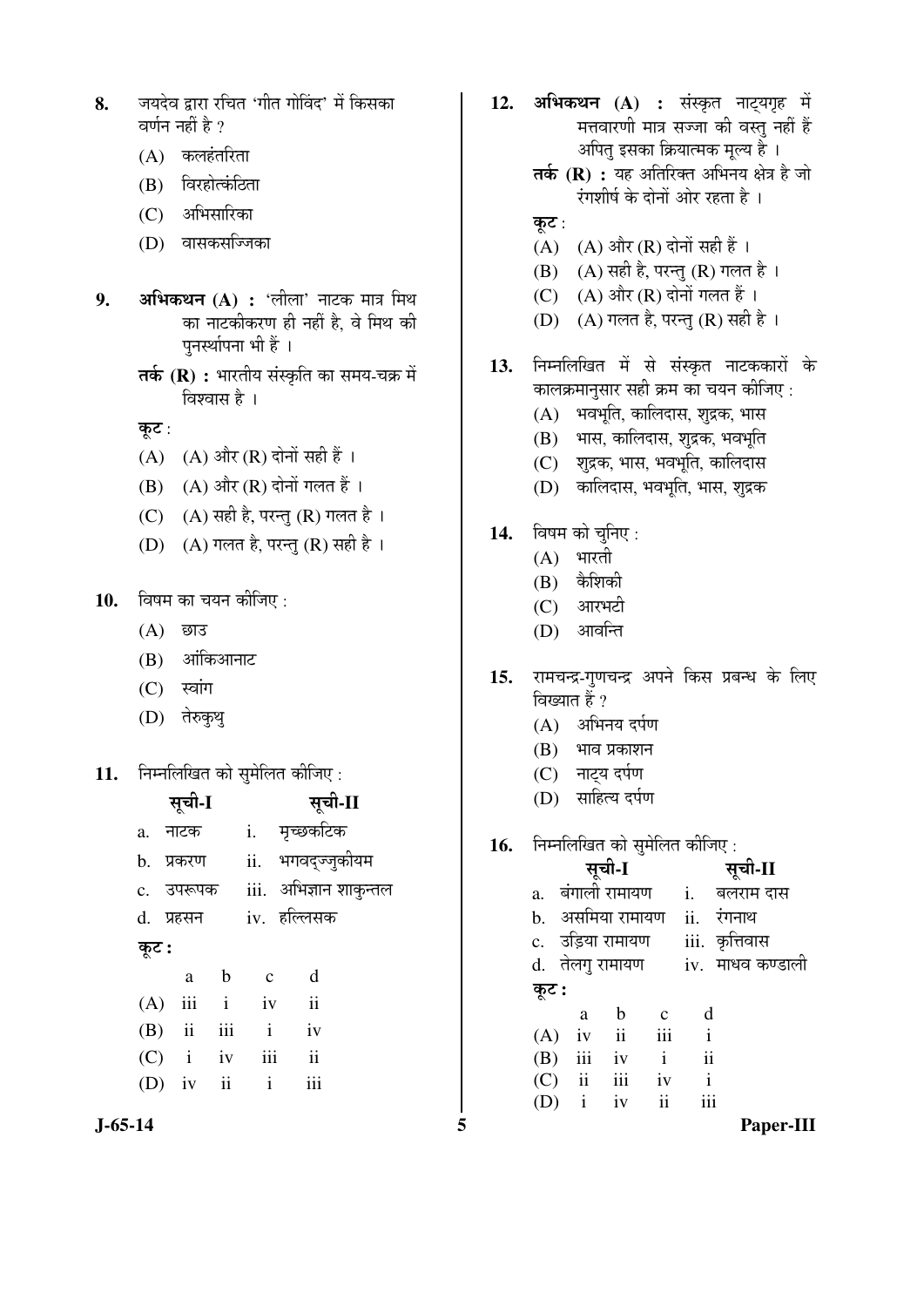- **17. Assertion (A) :** In 'Mahabharata' Suta functions as a Sutradhar.
	- **Reason (R)** : He is a narrator and commentator who introduces characters, tells about the time, place and action of the story.

- $(A)$   $(A)$  is false,  $(R)$  is false.
- (B) (A) is true,  $(R)$  is false.
- (C) (A) is true,  $(R)$  is true.
- (D) (A) is false,  $(R)$  is true.
- **18.** Select the correct sequence of happenings in Ramayana :
	- (A) Mārich Vadh, Bharatmilap, Lankadahan, Agni Pariksha
	- (B) Bharatmilap, Mārich Vadh, Lankadahan, Agni Pariksha
	- (C) Lankadahan, Agni Pariksha, Bharatmilap, Mārich Vadh
	- (D) Agni Pariksha, Mārich Vadh, Lankadahan, Bharatmilap
- **19.** Pick the odd one out :
	- (A) Vāli-Tāra
	- (B) Hanuman-Anjani
	- (C) Rāvana-Mandodari .
	- (D) Lakshaman-Urmila .
- **20.** In 'Mahabharata' Sikhandi had killed
	- (A) Guru Drona .
	- (B) Bhisma Pitāmah
	- (C) Jaidrath
	- (D) Sutaputra Karna .

#### Paper-III 6 J-65-14

**21.** Match the items in List – I with the items in List – II :

|          | $List-I$   |                  |               |                | $List-II$ |
|----------|------------|------------------|---------------|----------------|-----------|
|          | a. Kabuki  |                  |               | i.             | China     |
| b. Opera |            |                  | ÎĹ.           | Kerala         |           |
|          |            | c. Otton Thullal |               | iii. Sri Lanka |           |
|          | d. Kandyan |                  |               |                | iv. Japan |
|          | Dance      |                  |               |                |           |
| Codes :  |            |                  |               |                |           |
|          | a          | h                | $\mathcal{C}$ |                | d         |
|          | iv         | i                | ii.           |                |           |

- (B) iii iv i ii  $(C)$  i iii iv ii  $(D)$  ii ii iii iv
- **22. Assertion (A) :** Training is knowledge, knowledge is power, training is the link to the past, to the world of reality to the future.
	- **Reason (R)** : Training leads the performer to interpret the dramatic text and transmit the performance text.

- (A) Both (A) and (R) are false.
- (B) Both (A) and (R) are true.
- (C) (A) is true,  $(R)$  is false.
- (D) (A) is false,  $(R)$  is true.
- **23.** Which of the following is correctly matched ?
	- (A) Kalpana Uday Shankar
	- (B) Balasaraswati Nritta
	- (C) G. Shankar Pillai – Terukuthu
	- (D) Alkazi Nehru Yuva Kendra
- **24.** Pick the odd one out :
	- (A) Kalari Kerala
		- (B) Thang-ta Manipur
	- (C) Pharikhanda Chhau
	- (D) Kollattam W. Bengal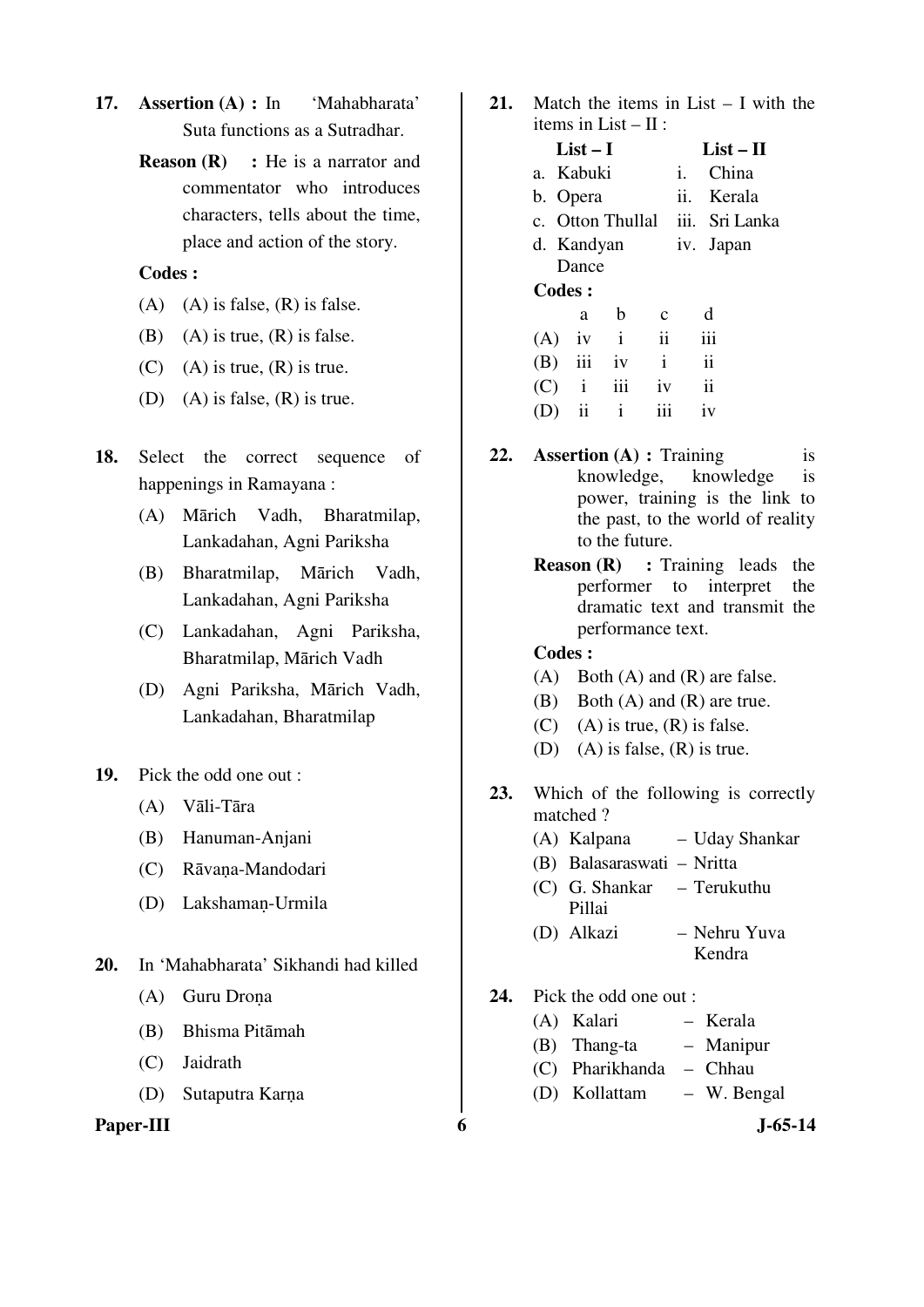- 17. **अभिकथन (A) :** महाभारत में 'सत' सत्रधार के रूप में कार्य करता है ।
	- **तर्क (R) :** वह कथाकर्त्ता है और टीकाकार भी जो पात्रों से परिचय करवाता है और कहानी के समय. स्थान और क्रिया के बारे में बतलाता है ।
	- कूट $:$
	- $(A)$   $(A)$  गलत है,  $(R)$  गलत है।
	- $(B)$  (A) सही है, (R) गलत है।
	- (C) (A) सही है, (R) सही है ।
	- (D) (A) गलत है, (R) सही है ।
- 18. रामायण के घटनाक्रम के अनुसार, निम्नलिखित में से सही क्रम का चयन कीजिए :
	- $(A)$  मारीच वध, भरत मिलाप, लंका दहन, अग्नि परीक्षा
	- (B) भरत मिलाप, मारीच वध, लंका दहन, अग्नि परीक्षा
	- (C) लंका दहन, अग्नि परीक्षा, भरत मिलाप, मारीच वध
	- (D) अग्नि परीक्षा, मारीच वध, लंका दहन, भरत मिलाप
- 19. विषम का चयन कीजिए :
	- $(A)$  बालि तारा
	- (B) हनुमान अंजनि
	- (C) रावण मंदोदरी
	- (D) लक्ष्मण उर्मिला
- 20. <u>'महाभारत' में शिखण्डी ने किसका वध किया</u> ?
	- $(A)$  गुरु द्रोण
	- $(B)$  भीष्म पितामह
	- $(C)$  जयद्रथ
	- (D) सूतपुत्र कर्ण

21. सूची-I से सूची-II का मिलान कीजिए :

|          |              |                                                    |                     | सूची-II                                                                                 |
|----------|--------------|----------------------------------------------------|---------------------|-----------------------------------------------------------------------------------------|
|          |              |                                                    |                     |                                                                                         |
| b. ओपेरा |              |                                                    |                     |                                                                                         |
|          |              |                                                    |                     |                                                                                         |
|          |              |                                                    |                     |                                                                                         |
| कूट :    |              |                                                    |                     |                                                                                         |
| a.       | $\mathbf{b}$ | $\mathbf{C}$                                       | d                   |                                                                                         |
| $(A)$ iv |              |                                                    | iii                 |                                                                                         |
|          |              | $\mathbf{i}$                                       | $\ddot{\mathbf{i}}$ |                                                                                         |
|          |              | iv                                                 | $\ddot{\mathbf{i}}$ |                                                                                         |
|          |              | सूची-I<br>a. काबुकी<br>$(B)$ iii iv<br>$(C)$ i iii | $\mathbf{i}$        | i. चीन<br>ii. केरल<br>c. ओट्टन थुल्लल iii. श्रीलंका<br>d. केन्डयन डान्स iv. जापान<br>ii |

22. अभिकथन (A) : प्रशिक्षण ज्ञान है. ज्ञान शक्ति है, प्रशिक्षण भूत, यथार्थ संसार, <u>भविष्य से संबद्ध है</u> ।

 $(D)$  ii ii iii iv

- **तर्क (R) :** प्रशिक्षण अभिनेता को नाटकीय पाठ को व्याख्या करने और अभिनीत पाठ का संप्रेषण करने के लिए मार्गदर्शन देता है ।
- कूट:
- $(A)$   $(A)$  और  $(R)$  दोनों गलत हैं।
- $(B)$   $(A)$  और  $(R)$  दोनों सही हैं ।
- (C)  $(A)$  सही है,  $(R)$  गलत है।
- (D) (A) गलत है, (R) सही है ।
- 23. FHमलिखित में से कौन सा सही युग्म है ?
	- $(A)$  कल्पना उदयशंकर
	- (B) बाला सरस्वती नृत्त
	- (C) जी. शंकर पिल्लाई तेरुकुथु
	- (D) अलकाझी नेहरू युवा केन्द्र

#### **24.** विषम को चुनिए:

- $(A)$  कलरी केरल
- $(B)$  थांग टा मणिपुर
- (C) परिखन्डा छाउ
- (D) कोलाइम वेस्ट बेंगाल

**J-65-14 7 Paper-III**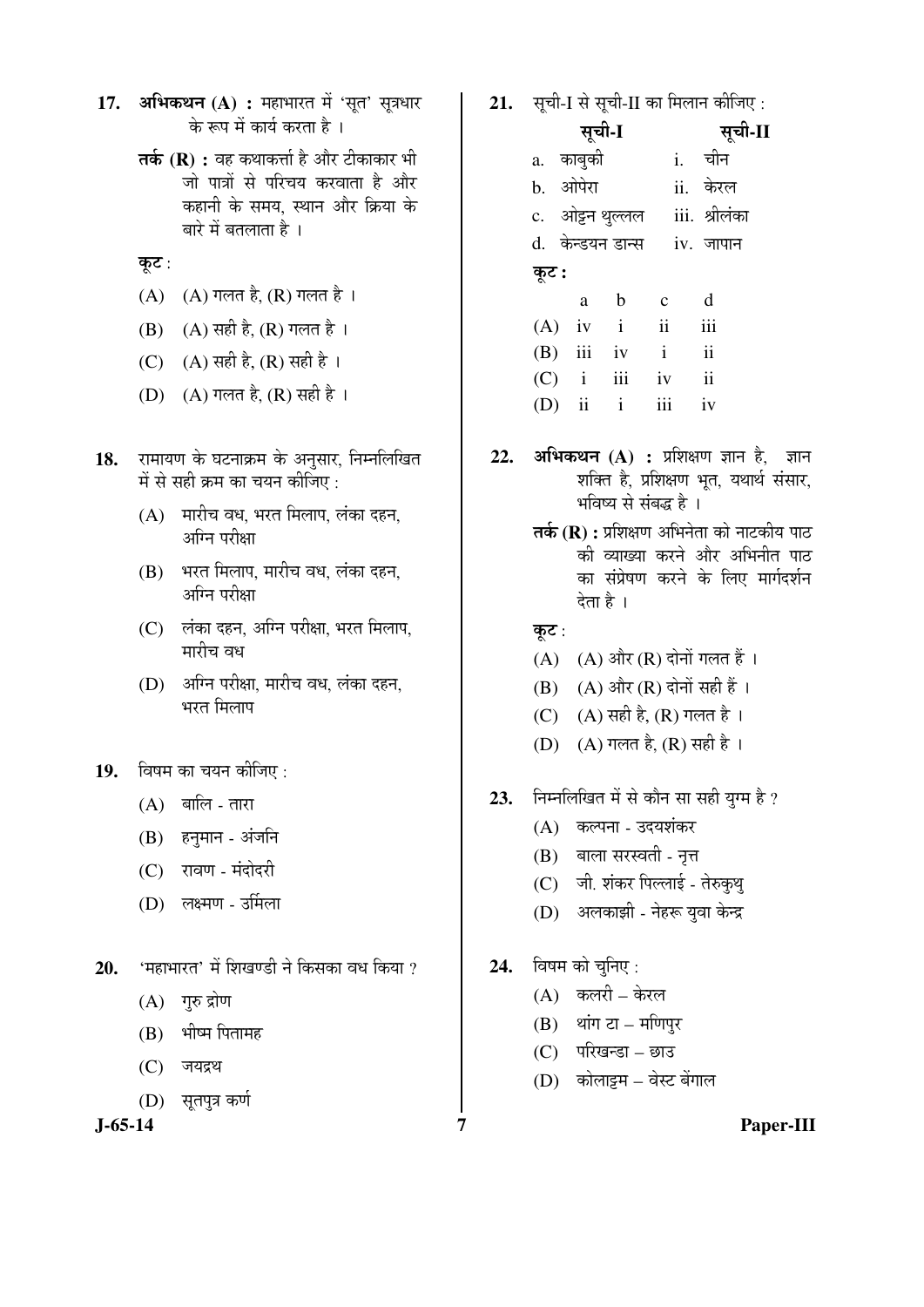| 25. |  |  |  | The "Sopanam Musical" tradition is |
|-----|--|--|--|------------------------------------|
|-----|--|--|--|------------------------------------|

|  | $(A)$ Tamil                  | (B) Telugu                    |
|--|------------------------------|-------------------------------|
|  | $(\bigcap_{i} V_{\text{c}})$ | $\bigcap$ $\bigcap$ $\bigcap$ |

- (C) Keralite (D) Gujarati
- **26.** Match the items in List I with the items in List – II :

| $List-I$        | $List - II$         |
|-----------------|---------------------|
| a. Manimekhalai | <i>i</i> . Pandavas |
| b. Dushyant     | ii. Krishna         |
| c. Draupadi     | iii. Sakuntala      |
| d. Yashoda      | iv. Madhavi         |
| <b>Codes:</b>   |                     |
|                 |                     |

|  | a b c             | d             |
|--|-------------------|---------------|
|  | $(A)$ ii iv iii i |               |
|  | $(B)$ iv iii i    | $\mathbf{ii}$ |
|  | $(C)$ i ii iv iii |               |
|  | $(D)$ iii i ii iv |               |

- **27. Assertion (A) :** Indian Dance styles are divided into two major categories, Lasya and Tandava on the way these styles are executed in movements.
	- **Reason (R)** : The first dance created by Shiva was crude and wild, while the dance created by his Parvati, who imitated his movements, was delicate and gentle.

- (A) Both (A) and (R) are correct.
- (B) Both (A) and (R) are false.
- $(C)$  (A) is correct,  $(R)$  is false.
- (D) (A) is false, (R) is correct.
- **28.** Pick the ode one out :
	- (A) Natyanjali Chidambaram
	- (B) Thyagaraja Guntoor Aradhana
	- (C) Prahallad Natakam – Orissa
	- (D) Bhagavat Mela – Tamil Nadu

#### Paper-III 8 **8** J-65-14

| 29.        | matched?      |                                     |              | Which of the following is correctly                         |
|------------|---------------|-------------------------------------|--------------|-------------------------------------------------------------|
|            |               |                                     |              |                                                             |
|            |               | (A) Kovalam                         |              | - Sanskrit                                                  |
|            |               | Narayan<br>Panikar                  |              | Drama                                                       |
|            |               | (B) Birju Maharaj                   |              | - Krishnattam                                               |
|            |               | (C) Dr. Kapila                      |              | - Painting                                                  |
|            |               | Vatsyayan                           |              |                                                             |
|            |               | (D) Dr. Padma                       |              | - Ramlila                                                   |
|            |               | Subrahmaniam                        |              |                                                             |
| 30.        |               |                                     |              | Which one is not correctly matched?                         |
|            |               | (A) Theyyam                         |              | - Ritualistic                                               |
|            |               |                                     |              | Dance                                                       |
|            |               | (B) Kathakar                        |              | - Story Teller                                              |
|            |               | (C) Lokadharmi - Reciting           |              |                                                             |
|            |               |                                     |              | <b>Dramatic Text</b>                                        |
|            |               | (D) Akhyan                          |              | - Gujarat                                                   |
| 31.        |               | $List-I$                            |              | Match items in $List - I$ with $List - II$ :<br>$List - II$ |
|            |               |                                     |              | a. Natyadarpana i. Shardatanaya                             |
|            |               |                                     |              | b. Bhavprakashna ii. Nandikeshvara                          |
|            |               |                                     |              | c. Abhinaydarpana iii. Dhananjay                            |
|            |               | d. Dasha Rupak                      |              | iv. Ramchandra-                                             |
|            |               |                                     |              | Gunachandra                                                 |
|            | <b>Codes:</b> |                                     |              |                                                             |
|            |               | $\mathbf b$<br>a                    | $\mathbf{c}$ | d                                                           |
|            | (A)           | $\ddot{\mathbf{i}}$<br>$\mathbf{i}$ | iii          | iv                                                          |
|            | $(B)$ ii      | iii                                 | iv           | $\mathbf{i}$                                                |
|            | $(C)$ iv      | $\mathbf{i}$                        | ii           | iii                                                         |
|            | (D)           | iii<br>iv                           | ii           | $\mathbf{i}$                                                |
| <b>32.</b> |               |                                     |              | <b>Assertion</b> (A) : Vibhava is the cause                 |
|            |               |                                     |              | (Karana). Two vibhavas<br>are                               |
|            |               |                                     |              | mentioned in Rasasutra<br>- of                              |
|            |               | Bharata.                            |              |                                                             |
|            |               | <b>Reason</b> $(R)$ : The           |              | main                                                        |

stimulating cause being termed as alambanavibhava and the environmental factors are Uddipana Vibhava.

- $(A)$  (A) is false,  $(R)$  is false.
- (B) (A) is true,  $(R)$  is true.
- (C) (A) is false,  $(R)$  is true.
- (D) (A) is true,  $(R)$  is false.
-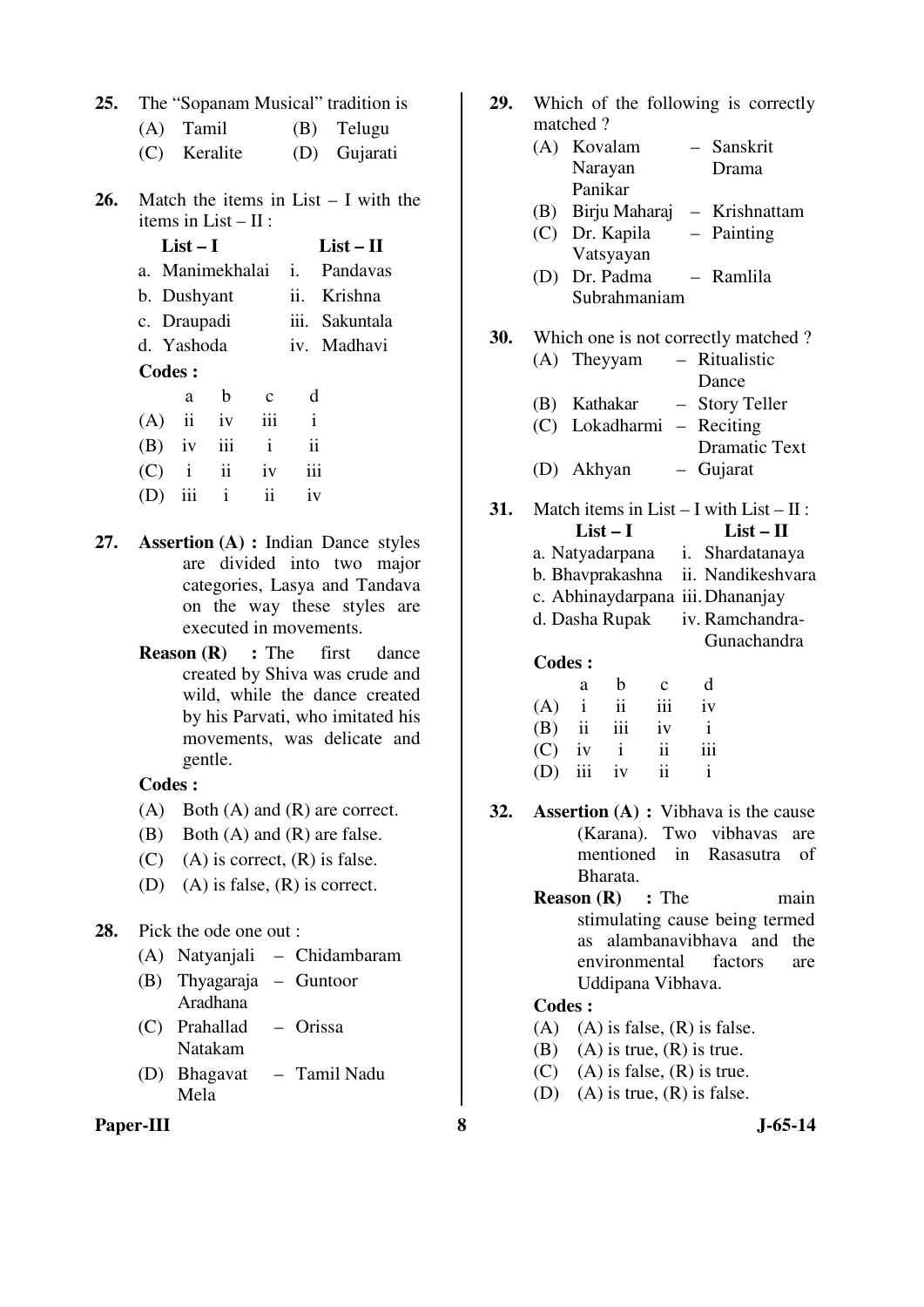| 25. | ''सोपानम् संगीत'' पद्धति है : |  |  |
|-----|-------------------------------|--|--|
|     |                               |  |  |

- $(A)$  तमिल
- (B) तेलुगु
- (C) केरलीयन
- $(D)$  गुजराती
- 26. सूची-I की मदों को सूची-II की मदों से सुमेलित कीजिए $\cdot$

|       | सूची-I       |                     |              | सूची-II       |
|-------|--------------|---------------------|--------------|---------------|
|       | a. मणिमेखलाई |                     | i.           | पांडव         |
|       | b. दुष्यन्त  |                     |              | ii. कृष्ण     |
|       | c. द्रौपदी   |                     |              | iii. शकुन्तला |
|       | d. यशोदा     |                     |              | iv. माधवी     |
| कूट : |              |                     |              |               |
|       | a            | $\mathbf b$         | $\mathbf{c}$ | d             |
|       | $(A)$ ii     | iv                  | iii          | $\mathbf{i}$  |
|       | $(B)$ iv     | iii                 | $\mathbf{i}$ | ii            |
| (C)   | $\mathbf{i}$ | $\ddot{\mathbf{i}}$ | iv           | iii           |

- (D) iii i ii iv
- **27. अभिकथन (A) :** भारतीय नृत्य शैली को लास्य और तांडव दो श्रेणियों में विभाजित किया जाता है । इन शैलियों को क्षणों के बीच में प्रस्तुत किया जाता है ।
	- **तर्क (R) :** शिव द्वारा सृजित पहला नृत्य अपरिष्कृत और उद्दाम है, जबकि उनकी पार्वती, जो उनकी गति का अनुकरण करती थी, द्वारा सृजित नृत्य मृदुल और सुकोमल है ।
	- कुट $:$
	- $(A)$   $(A)$  और  $(R)$  दोनों सही हैं ।
	- $(B)$   $(A)$  और  $(R)$  दोनों गलत हैं।
	- (C)  $(A)$  सही है,  $(R)$  गलत है।
	- $(D)$   $(A)$  गलत है,  $(R)$  सही है ।

#### **28.** विषम को चनिए:

- $(A)$  नाट्यांजलि चिदम्बरम्
- $(B)$  त्यागराज आराधना गुन्टूर
- (C) प्रहलाद नाटकम् उडिशा
- (D) भागवत मेला तमिलनाडु

- 29. कौन सा सही युग्म है ?
	- $(A)$  कोवलम नारायण पानीकर संस्कृत नाट्य
	- $(B)$  बिरजु महाराज क्रिष्णाट्टम
	- (C) डॉ. कपिला वात्स्यायन चित्रकला
	- (D) डॉ. पद्मा सुब्रहमण्यम् रामलीला
- **30.** कौन सा सही युग्म नहीं है ?
	- $(A)$  थैयम् रूढ़िवादी नृत्य
	- (B) कथाकार कहानीकार
	- (C) लोकधर्मी मूल नाट्यकला पढ़ने
	- (D) आख्यान् गुजरात
- **31.** सूची-I से सूची-II का मिलान कीजिए :

|       | सूची-I           | सूची-II                 |
|-------|------------------|-------------------------|
|       | a. नाट्य दर्पण   | शारदातनया               |
|       | b.   भाव प्रकाशन | ii. नंदीकेशवर           |
|       | c. अभिनय दर्पण   | iii. धनंजय              |
|       | d. दशरूपक        | iv. रामचन्द्र-गुणचन्द्र |
| कूट : |                  |                         |

|  | a b c             | d |
|--|-------------------|---|
|  | $(A)$ i ii iii iv |   |
|  | $(B)$ ii iii iv i |   |
|  | $(C)$ iv i ii iii |   |
|  | $(D)$ iii iv ii i |   |

- **32. अभिकथन (A) :** विभव हेतु (कारण) है । भरत के रससूत्र में दो विभवों का उल्लेख किया गया है ।
	- **तर्क (R) :** मुख्य उदुदीपक कारण को आलंबन विभव कहा जाता है और परिवेश कारक उददीपन विभव है ।

#### कूट:

- $(A)$   $(A)$  गलत है,  $(R)$  गलत है ।
- (B)  $(A)$  सही है,  $(R)$  सही है ।
- (C) (A) गलत है, (R) सही है ।
- (D) (A) सही है, (R) गलत है ।
- 

#### **J-65-14 9 Paper-III**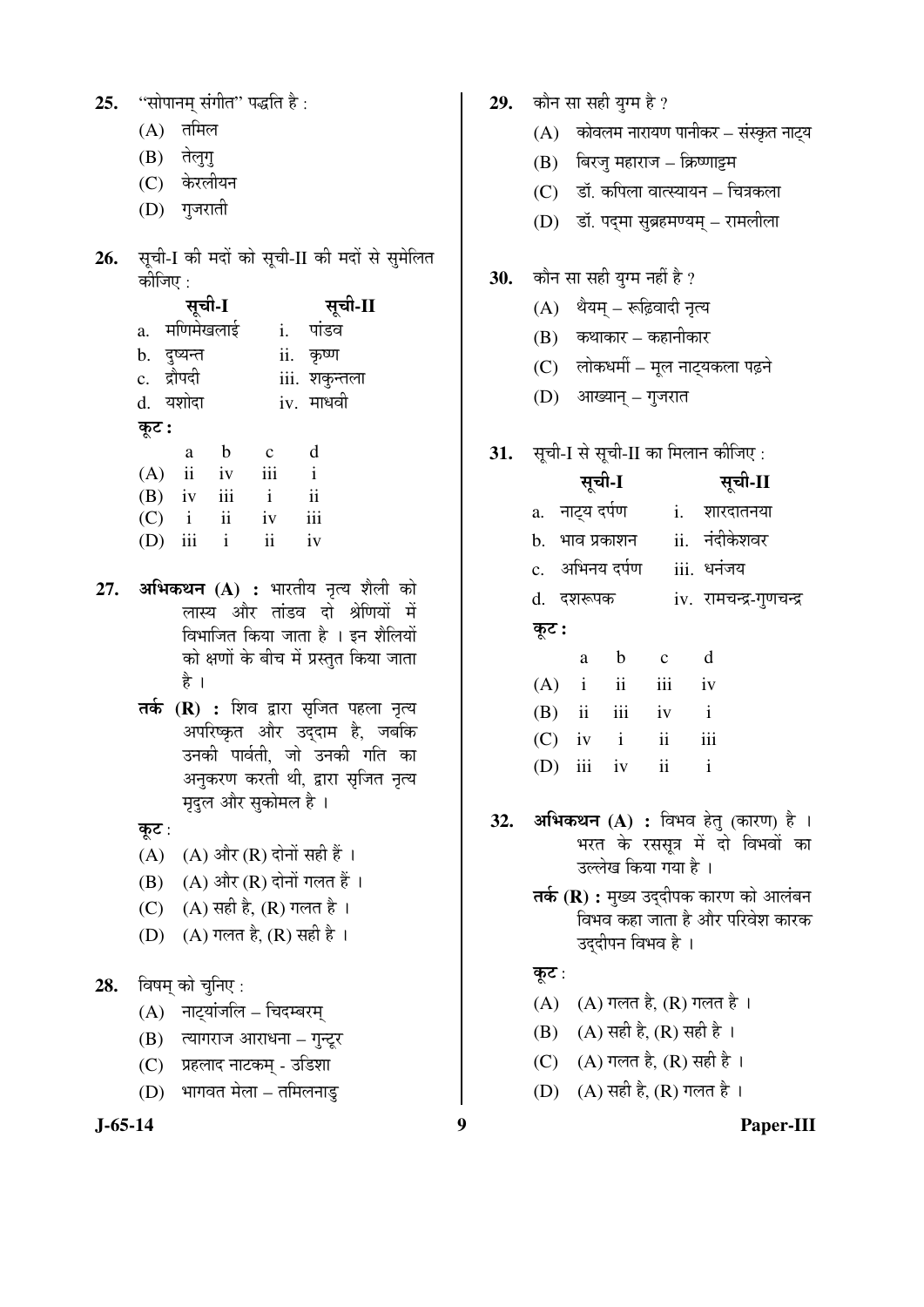- **33.** Identify the correct sequence :
	- (A) Shoka, Harsa, Rati, Krodh
	- (B) Rati, Harsa, Shoka, Krodh
	- (C) Harsa, Krodh, Rati, Shoka
	- (D) Rati, Harsa, Krodh, Shoka
- **34.** Pick the odd one out :
	- (A) Kaisiki (B) Satyavati
	- (C) Avanti (D) Bharati
- **35.** In Natyashastra mainly three types of stages are described out of which the best stage advised by Bharata is
	- (A) Vikrstra madhyam
	- (B) Caturastra madhyam
	- (C) Tryastra madhyam
	- (D) None of the above
- **36.** Match the items in List I with the items in List  $-$  II  $\cdot$

|  | $List-I$      |              |     | $List-II$           |
|--|---------------|--------------|-----|---------------------|
|  | a. Abhinaya   |              | İ.  | Maheswara           |
|  | Darpana       |              |     | Mahaptra            |
|  | b. Abhinaya   |              | ii. | Dhananjaya          |
|  | Candrika      |              |     |                     |
|  | c. Abhinava   |              |     | iii. Abhinava Gupta |
|  | <b>Bharti</b> |              |     |                     |
|  |               | d. Dashrupak |     | iv. Nandikeshwara   |
|  | <b>Codes:</b> |              |     |                     |
|  | a             | h            | с   | d                   |
|  | 1V            | $\mathbf{i}$ |     |                     |

| $(B)$ ii iv |              | $\mathbf{i}$        | iii          |
|-------------|--------------|---------------------|--------------|
|             | $(C)$ iii ii | iv                  | $\mathbf{i}$ |
| $(D)$ i iii |              | $\ddot{\mathbf{u}}$ | iv           |

- **37. Assertion (A) :** The knowledge of Natyashastra is essential for a contemporary performance practitioner in India.
	- **Reason (R)** : The principle of Natyashastra is strictly followed in contemporary performance practice in India.

- (A) Both (A) and (R) are true.
- (B) Both (A) and (R) are false.
- (C) (A) is true,  $(R)$  is false.
- (D) (A) is false,  $(R)$  is true.
- Paper-III **10** J-65-14
- **38.** Give the correct sequence of the following post-Natyashastric texts :
	- (A) Abhinaya Darpana, Bhava Prakashan, Natya Darpana, Dashrupakam
	- (B) Dashrupakam, Bhava Prakashan, Abhinaya Darpana, Natya Darpana
	- (C) Natya Darpana, Dashrupakam, Bhava Prakashan, Abhinaya Darpana,
	- (D) Dashrupakam, Bhava Prakashan, Natya Darpana, Abhinaya Darpana
- **39.** Pick the odd one out :
	- (A) Tamasha
	- (B) Ravana chhaya
	- (C) Pala
	- (D) Naqal
- **40.** Ancient Indian performance tradition was based on<br>(A) Written
	- Written text
	- (B) Oral tradition<br>(C) Formal charac
	- Formal characterization
	- (D) Improvisation of the plot and story
- **41.** Match the items in List I with the items in List – II :

| $List-I$       | List $-$ II              |
|----------------|--------------------------|
| a. Ramalila    | <i>i.</i> Chamar         |
| b. Pala        | ii. Mask                 |
| c. Surabhi     | iii. Ritualistic Theatre |
| <b>Theatre</b> |                          |

d. Saraikela Chhau iv. Miracles

#### **Codes :**

|     | a            | b                | $\mathbf c$ | d   |
|-----|--------------|------------------|-------------|-----|
| (A) | iii          |                  | iv          | ii  |
| (B) | iv           | $\overline{111}$ |             | ii  |
| (C) | $\mathbf{1}$ | iv               | ii          | 111 |
| (D) | ii           |                  | 111         | iv  |

- **42. Assertion (A) :** Rasa is considered as the final product of a classical performance.<br>Reason (R) : Rasa is m
	- **Rasa** is meant for the audience and not for the performers.

- 
- (A) Both (A) and (R) are true.<br>(B) Both (A) and (R) are false. (B) Both (A) and (R) are false.<br>(C) (A) is true, (R) is false.
- $(C)$  (A) is true,  $(R)$  is false.<br>(D) (A) is false.  $(R)$  is true.
- $(A)$  is false,  $(R)$  is true.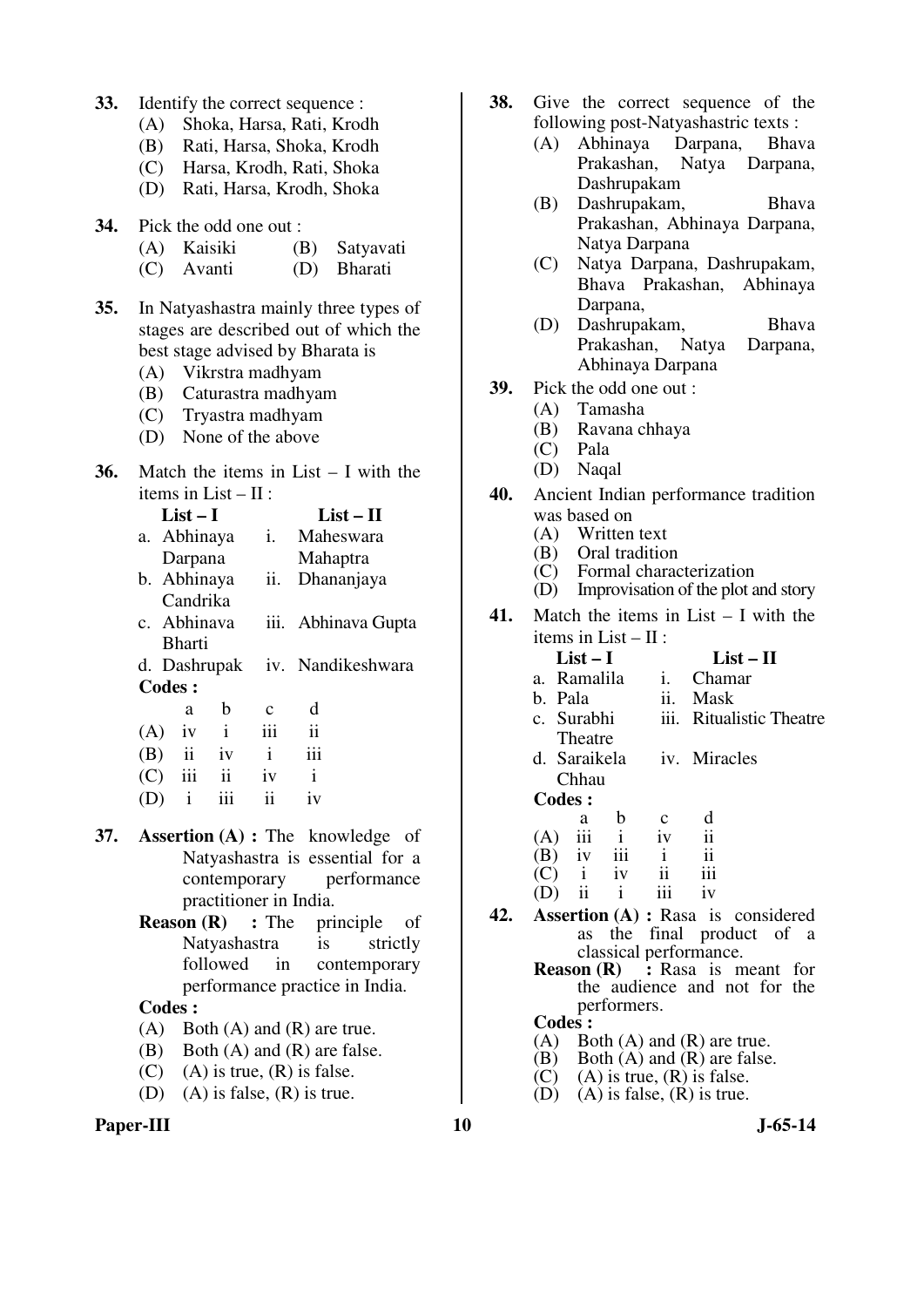|     | $\bf{33.}$ सही क्रम चिहनित कीजिए :         |                      |                    |                                                                                                                           |                           |                                                                            |
|-----|--------------------------------------------|----------------------|--------------------|---------------------------------------------------------------------------------------------------------------------------|---------------------------|----------------------------------------------------------------------------|
|     |                                            |                      |                    | (A) शोक, हर्ष, रति, क्रोध                                                                                                 |                           |                                                                            |
|     |                                            |                      |                    | (B) रति, हर्ष, शोक, क्रोध                                                                                                 |                           |                                                                            |
|     |                                            |                      |                    | (C) हर्ष, क्रोध, रति, शोक                                                                                                 |                           |                                                                            |
|     |                                            |                      |                    | (D) रति, हर्ष, क्रोध, शोक                                                                                                 |                           |                                                                            |
|     |                                            |                      |                    |                                                                                                                           |                           |                                                                            |
|     | <b>34.</b> विषम को चिहनित कीजिए :          |                      |                    |                                                                                                                           |                           |                                                                            |
|     |                                            | (A) कैसिकी           |                    |                                                                                                                           |                           | (B) सत्यवती                                                                |
|     |                                            | (C) अवंति            |                    |                                                                                                                           |                           | (D) भारती                                                                  |
|     |                                            |                      |                    |                                                                                                                           |                           |                                                                            |
|     |                                            |                      |                    |                                                                                                                           |                           | 35.   नाट्यशास्त्र में मुख्यतया तीन रंगमंचों का वर्णन                      |
|     |                                            |                      |                    |                                                                                                                           |                           | है परन्तु उनमें से भरतमुनि के अनुसार सर्वोत्तम                             |
|     | रंगमंच है :                                |                      |                    |                                                                                                                           |                           |                                                                            |
|     |                                            |                      | (A) विकृष्ट मध्यम  |                                                                                                                           |                           |                                                                            |
|     |                                            |                      | (B) चतुर्स्र मध्यम |                                                                                                                           |                           |                                                                            |
|     |                                            | $(C)$ त्र्यस्र मध्यम |                    |                                                                                                                           |                           |                                                                            |
|     |                                            |                      |                    | (D) उपरोक्त में से कोई नहीं                                                                                               |                           |                                                                            |
|     |                                            |                      |                    |                                                                                                                           |                           |                                                                            |
|     | 36.     सूची-I से सूची-II का मिलान कीजिए : |                      |                    |                                                                                                                           |                           |                                                                            |
|     |                                            | सूची-I               |                    |                                                                                                                           |                           | सूची-II                                                                    |
|     |                                            |                      |                    |                                                                                                                           |                           | a.   अभिनय दर्पण      i.    महेश्वर महापात्र                               |
|     |                                            |                      |                    | b. अभिनय चंद्रिका ii. धनंजय                                                                                               |                           |                                                                            |
|     |                                            |                      |                    |                                                                                                                           |                           | c.   अभिनव भारती     iii.  अभिनव गुप्त                                     |
|     |                                            |                      |                    |                                                                                                                           |                           | d. दशरूपक              iv. नंदी केशवरा                                     |
|     | कूट :                                      |                      |                    |                                                                                                                           |                           |                                                                            |
|     |                                            |                      |                    |                                                                                                                           |                           |                                                                            |
|     |                                            |                      |                    | $\begin{array}{ccccccccc}\n & & a & b & c & d \\ \text{(A)} & \text{iv} & \text{i} & \text{iii} & \text{ii}\n\end{array}$ |                           |                                                                            |
|     |                                            |                      | $(B)$ ii iv i      |                                                                                                                           | $\overline{\mathbf{iii}}$ |                                                                            |
|     |                                            |                      | $(C)$ iii ii iv    |                                                                                                                           | $\mathbf{i}$              |                                                                            |
|     |                                            |                      |                    | $(D)$ i iii ii iv                                                                                                         |                           |                                                                            |
|     |                                            |                      |                    |                                                                                                                           |                           |                                                                            |
| 37. |                                            |                      |                    |                                                                                                                           |                           | अभिकथन (A) : भारत में समकालीन मंच<br>कर्मी के लिए नाट्यशास्त्र के ज्ञान का |
|     |                                            |                      | होना अनिवार्य है । |                                                                                                                           |                           |                                                                            |
|     |                                            |                      |                    |                                                                                                                           |                           | <b>तर्क (R) :</b> भारत में समकालीन मंचन-कला                                |
|     |                                            |                      |                    |                                                                                                                           |                           | हेतु नाट्यशास्त्र के सिद्धान्तों का बड़ी                                   |
|     |                                            |                      |                    | दृढ़ता से पालन किया जाता है ।                                                                                             |                           |                                                                            |
|     | कूट :                                      |                      |                    |                                                                                                                           |                           |                                                                            |
|     |                                            |                      |                    | (A) (A) और (R) दोनों सही हैं ।                                                                                            |                           |                                                                            |
|     |                                            |                      |                    | (B) (A) और (R) दोनों गलत हैं।                                                                                             |                           |                                                                            |
|     |                                            |                      |                    | (C) (A) सही है, (R) गलत है।                                                                                               |                           |                                                                            |
|     |                                            |                      |                    |                                                                                                                           |                           |                                                                            |

- (D) (A) गलत है, (R) सही है।
- 
- 38. निम्नलिखित उत्तर-नाट्यशास्त्रीय पुस्तकों के क्रमों से सही क्रम का चयन कीजिए :
	- $(A)$  अभिनय दर्पण, भाव प्रकाशन, नाट्य दर्पण, दशरूपकम्,
	- $(B)$  दशरूपकम्, भाव प्रकाशन, अभिनय दर्पण, नाट्य दर्पण,
	- (C) नाट्य दर्पण, दशरूपकम्, भाव प्रकाशन, अभिनय दर्पण,
	- (D) दशरूपकम्, भाव प्रकाशन, नाट्य दर्पण, अभिनय दर्पण,
- 39. विषम को चिह्नित कीजिए:

| $(A)$ तमाशा | $(B)$ रावण छाया |
|-------------|-----------------|
|             |                 |

- (C) पाला (D) नक़ल
- 40. प्राचीन भारतीय नाट्य परंपरा निम्नलिखित पर आधारित थी :
	- $(A)$  लिखित पाठ
	- (B) मौखिक परंपरा
	- (C) औपचारिक चरित्र-चित्रण
	- (D) कथानक और कहानी की कल्पना
- 41. सूची-I को सूची-II से सुमेलित कीजिए:

|       |              | सूची-I       |              |    | सूची-II                            |
|-------|--------------|--------------|--------------|----|------------------------------------|
|       | a. रामलीला   |              |              | i. | चामार                              |
| b.    | पाला         |              |              |    | ii. मुखौटा                         |
|       |              |              |              |    | c. सुरभि थिएटर iii. रुढिवादी थिएटर |
|       |              |              |              |    | d. सारयैकेला छाऊ iv. चमत्कार       |
| कूट : |              |              |              |    |                                    |
|       | a            | b            | $\mathbf{c}$ |    | d                                  |
| (A)   | iii          | $\mathbf{i}$ | iv           |    | $\overline{\textbf{ii}}$           |
|       | $(B)$ iv     | iii          | $\mathbf{i}$ |    | $\mathbf{ii}$                      |
| (C)   | $\mathbf{i}$ | iv           | ii           |    | iii                                |

- (D) ii i iii iv
- 42. अभिकथन (A) : रसशास्त्रीय प्रदर्शन का अन्तिम उत्पाद माना जाता है ।
	- **तर्क (R) :** रस अभिनयकर्त्ताओं के लिए नहीं, श्रोताओं के लिए होता है ।

### कूट $:$

 $(A)$   $(A)$  और  $(R)$  दोनों सही हैं।

 $(B)$   $(A)$  और  $(R)$  दोनों गलत हैं।

(C) (A) सही है, (R) गलत है।

- (D) (A) गलत है, (R) सही है ।
- **J-65-14 11 Paper-III**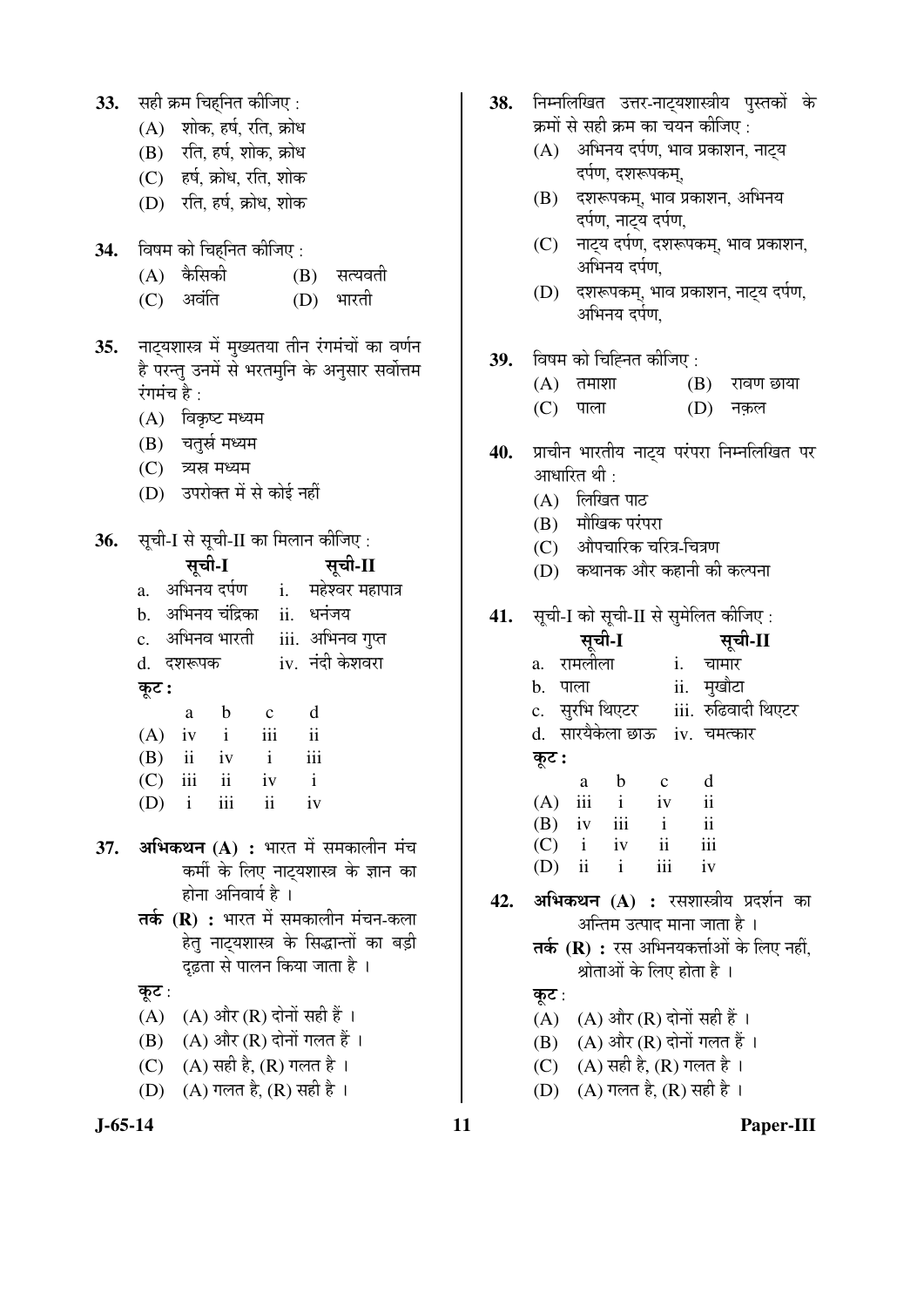- **43.** Arrange the following Parvas of Mahabharata in sequential order :
	- (A) Adiparva, Vanaparva, Sabhaparva, Virataparva, Bhishmaparva, Udyogaparva
	- (B) Adiparva, Sabhaparva, Vanaparva, Virataparva, Udyogaparva, Bhishmaparva
	- (C) Adiparva, Sabhaparva, Virataparva, Udyogaparva, Vanaparva, Bhishmaparva
	- (D) Adiparva, Bhishmaparva, Sabhaparva, Vanaparva, Udyogaparva, Virataparva
- **44.** Pick the odd one out :
	- (A) Meghduta
	- (B) Koomarasambhav
	- (C) Vikramorvashiyam
	- (D) Ritusamghara
- **45.** From the following items which one is not a performance oriented form ?
	- (A) Jatra
	- (B) Bhavai
	- (C) Nautanki
	- (D) Harivamsha
- **46.** Match the items in List I with  $List - II:$

|             | $List-I$ |                     |               |              | $List - II$   |
|-------------|----------|---------------------|---------------|--------------|---------------|
| a. Chou     |          |                     | i.            | Gujarat      |               |
|             |          | b. Yakshagana       |               |              | ii. Karnataka |
| c. Bhavai   |          |                     |               |              | iii. Purulia  |
| d. Ankianat |          |                     |               |              | iv. Assam     |
| Codes :     |          |                     |               |              |               |
|             | a.       | b                   | $\mathbf{c}$  | d            |               |
| $(A)$ i     |          | $\ddot{\mathbf{i}}$ | iii           | iv           |               |
| $(B)$ ii    |          | iii                 | iv            | $\mathbf{i}$ |               |
| (C)         | iii      | ii                  | $\mathbf{i}$  | iv           |               |
| (D)         | iv       | iii                 | $\mathbf{ii}$ | $\mathbf{i}$ |               |

- **47. Assertion (A) :** Ramachandra-
	- Gunachandra's Natyadarpana is important for the drama students.
	- **Reason (R)** : Its content are how to construct playhouses, direct plays and theory of abhinaya.

- (A) (A) is true,  $(R)$  is false.
- (B) (A) is true,  $(R)$  is true.
- $(C)$  (A) is false,  $(R)$  is false.
- (D) (A) is false,  $(R)$  is true.
- **48.** Identify the correct sequence :
	- (A) Abhinavagupta, Bhattalolata, Bhattanayaka, Sri Shankuka
	- (B) Abhinavagupta, Sri Shankuka, Bhattalolata, Bhattanayaka
	- (C) Abhinavagupta, Bhattanayaka, Bhattalolata, Sri Shankuka
	- (D) Bhattalolata, Sri Shankuka, Bhattanayaka, Abhinavagupta
- **49.** Pick the odd one out :
	- (A) Bhavprakashana of Shardatanaya
	- (B) Dhvani Siddhanta of Nandikeshvara
	- (C) Astadhyayi of Panini
	- (D) Arthashastra of Kautilya
- **50.** Bharata had spoken of Vrittis which is that Vritti out of the following ?
	- (A) Panchali
	- (B) Praveshak
	- (C) Kaisiki
	- (D) Odramagdhi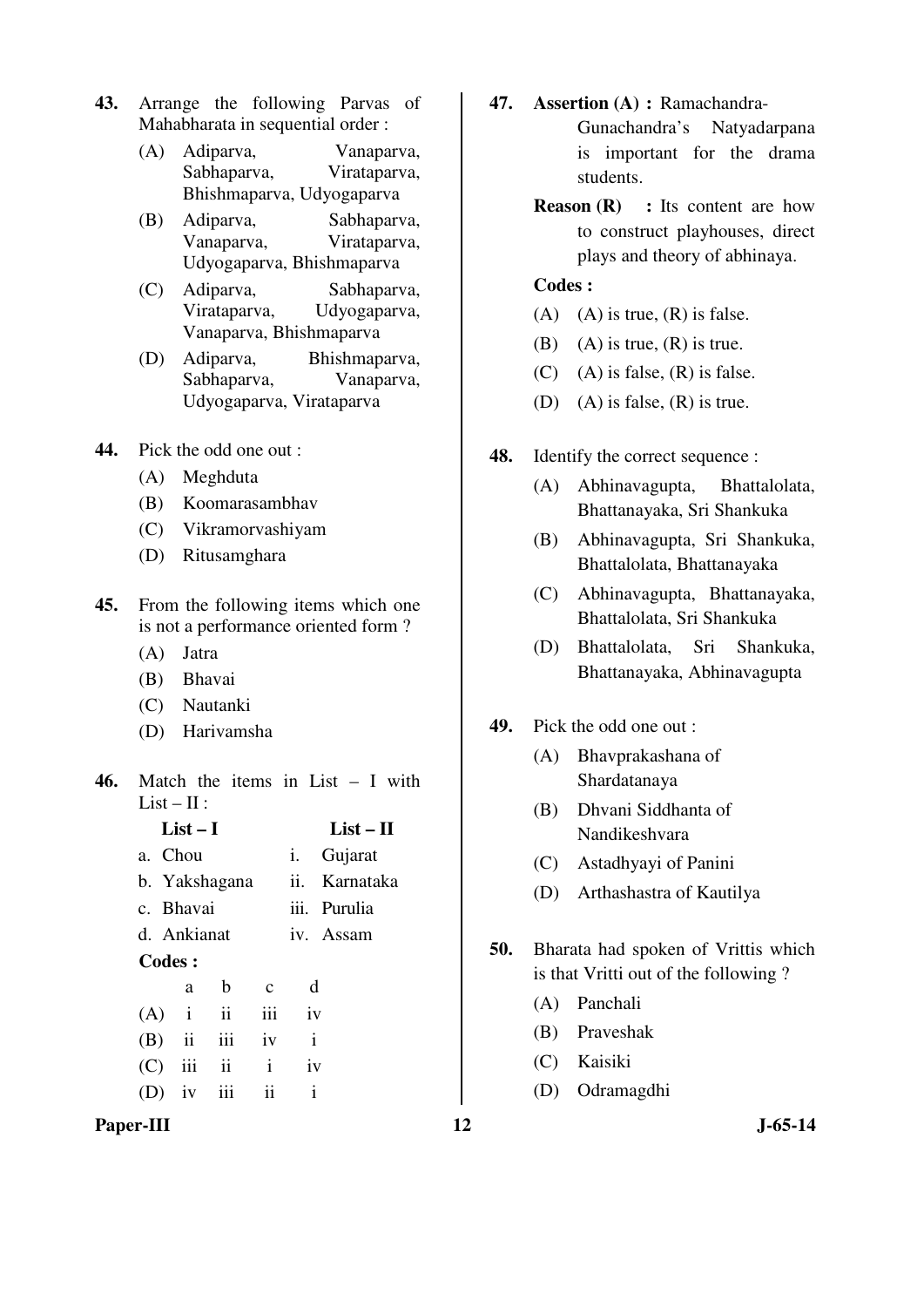- 43. महाभारत के पर्वों को क्रम में लिखिए :
	- $(A)$  आदिपर्व, वनपर्व, सभापर्व, विराटपर्व, भीष्मपर्व. उद्योगपर्व
	- (B) आदिपर्व, सभापर्व, वनपर्व, विराटपर्व, उद्योगपर्व, भीष्मपर्व
	- (C) आदिपर्व, सभापर्व, विराटपर्व, उद्योगपर्व, वनपर्व भ<del>ौ</del>ष्मपर्व
	- (D) आदिपर्व, भीष्मपर्व, सभापर्व, वनपर्व, उद्योगपर्व. विराटपर्व
- 44. विषम को चुनिए:
	- $(A)$  मेघदूत
	- (B) कुमारसंभव
	- $(C)$  विक्रमोर्वशीयम्
	- (D) ऋतुसंहार
- 45. FEH**लिखित में से कौन सा प्रकार रंगमंचीय** नहीं हे ?
	- $(A)$  जात्रा
	- $(B)$  भवाई
	- (C) नौटंकी
	- (D) हरिवंश
- **46.** सूची-I से सूची-II का मिलान कीजिए :

|        |                 | सूची-I |                   | सूची-II       |
|--------|-----------------|--------|-------------------|---------------|
| a. चाउ |                 |        |                   | i. गुजरात     |
|        | b. यक्षगण       |        |                   | ii. कर्नाटक   |
|        | c. भवाई         |        |                   | iii. पुर्लिया |
|        | d. आंकियानाट    |        |                   | iv. असम       |
| कूट :  |                 |        |                   |               |
|        |                 |        | a b c d           |               |
|        |                 |        | $(A)$ i ii iii iv |               |
|        | $(B)$ ii iii iv |        |                   | $\mathbf{i}$  |
|        |                 |        | $(C)$ iii ii i    | iv            |
|        |                 |        | $(D)$ iv iii ii i |               |

- 47. अभिकथन (A) : रामचंद्र-गुणचंद्र का नाट्यदर्पण नाट्यशास्त्र के विद्यार्थियों के लिए महत्त्वपूर्ण है ।
	- तर्क (R) : इसकी विषय-वस्तु हैं : नाट्य गृह का निर्माण कैसे किया जाए, नाटक का **निर्देशन कैसे किया जाए और अभिनय** सिद्धांत**।**
	- कूट:
	- (A) (A) सही है, (R) गलत है ।
	- (B) (A) सही है, (R) सही है ।
	- (C)  $(A)$  गलत है,  $(R)$  गलत है।
	- (D) (A) गलत है, (R) सही है ।
- 48. सही क्रम चिहनित कीजिए:
	- $(A)$  अभिनवगप्त, भट्टलोलट, भट्टनायक, श्री शंकुका
	- $(B)$  अभिनवगुप्त, श्री शंकुका, भट्टलोलट, भइनायक
	- (C) अभिनवगुप्त, भट्टनायक, भट्टलोलट, श्री शंकुका
	- (D) भट्टलोलट, श्री शंकुका,भट्टनायक, अभिनवगृप्त
- 49. विषम को चिह्नित कीजिए:
	- $(A)$  शारदातनया का भावप्रकाशन
	- (B) नंदीकेशवरा का ध्वनि सिद्धांत
	- $(C)$  पाणिनि का अष्टाध्यायी
	- (D) कौटिल्य का अर्थशास्त्र
- **50.** भरतमुनि ने वृत्तियों की बात की है। <u>निम्नलिखित में से वह वृत्ति कौन सी है ?</u>
	- $(A)$  पंचालि
	- (B) प्रवेशक
	- $(C)$  कैशिकी
	- (D) ओद्रमग्धी

**J-65-14 13 Paper-III**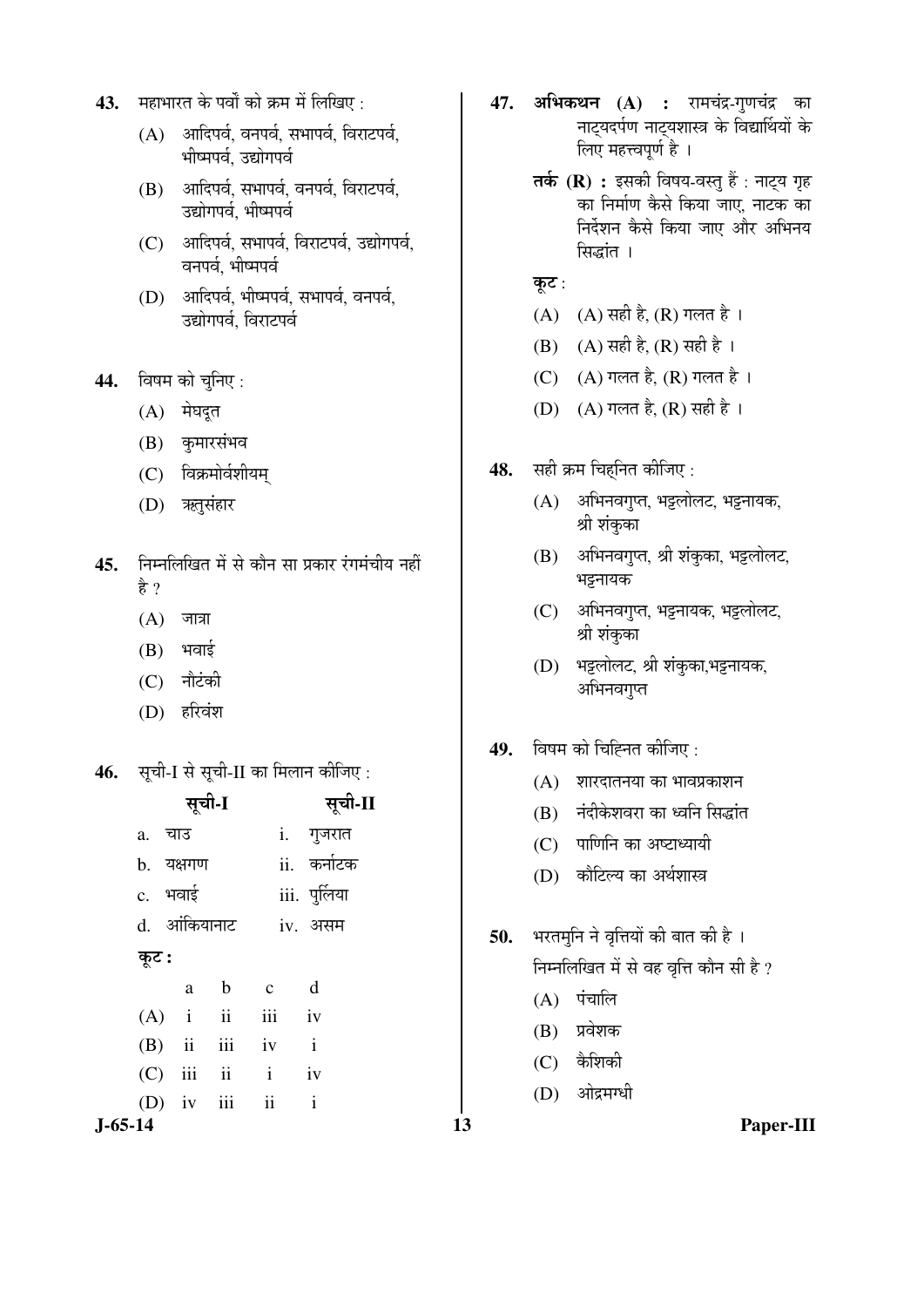**PART – II DANCE** 

**51.** John cage worked with (A) Merce Cunningham<br>(B) Pina Bausch (B) Pina Bausch<br>(C) Alexander C (C) Alexander Cartier<br>(D) Alwin Ailey Alwin Ailey **52.** The Avant Garde dance form is<br>(A) Polka (B) Ballet (A) Polka<br>(C) Butoh (C) Butoh (D) Peking opera **53.** Identify the correctly matched : (A) Serpentine Dance – Ruth St. Denis (B) Man and Machine – Sachin Shankar (C) Dance **Matters** – Ananya **Chatteriea** (D) Ode to Freedom – Judith Bell **54.** Match the following :<br>List - I **List – I**<br>a. Parikhanda i. Lyrical D. i. Lyrical Dance<br>ii. Odissi b. Mohiniattam ii. Odissi c. Kathak iii.<br>d. Moksha iv. iv. Adi kathak **Codes :**  a b c d  $(A)$  iii i iv ii<br> $(B)$  ii i iii iv (B) ii ii iii iv  $(C)$  i iv ii iii  $\begin{array}{ccc} \text{(C)} & \text{i} & \text{iv} & \text{ii} & \text{iii} \\ \text{(D)} & \text{iv} & \text{ii} & \text{i} & \text{iii} \end{array}$  $(D)$ **55.** Pick the odd one out : (A) Madhuri Dikshit – Zhalak Dikh la Jaa (B) Shaimak Dawar – Dance Young India (C) Vaibhavi Merchant – Aja Nachale (D) Remo D'souza – Dance India Dance **56.** Match the following :<br>List – I  **List – I List – II**  a. Santhal i. Bamboo.<br>b. Raibenshe ii. Bells b. Raibenshe ii. c. Kavdi-Kargham iii. Feet Movements d. Seleimattam iv. Hanging pots **Codes :**  a b c d  $(A)$   $\begin{array}{ccc} a & b & c & d \\ \n\text{(A)} & \text{iii} & \text{i} & \text{iv} & \text{ii} \\ \n\text{(B)} & \text{iii} & \text{iv} & \text{ii} & \text{i} \n\end{array}$  $\begin{matrix} \n\overline{B} & \overline{iii} & \overline{iv} & \overline{ii} & \overline{i} \\ \n\overline{C} & \overline{i} & \overline{ii} & \overline{iii} & \overline{iv} \n\end{matrix}$  $\begin{matrix} (C) & i & ii & iii & iv \\ (D) & ii & iii & i & iv \end{matrix}$  $(D)$  ii iii i iv

Paper-III **14** J-65-14

- **57.** Identify the correct sequence from North to South :<br>(A) Guruvayoo
	- Guruvayoor, Kuchipudi, Chidambaram, Brajabhumi
	- (B) Brajabhumi, Kuchipudi,
	- Chidambaram, Guruvayoor<br>Chidambaram, Guruvayoor, (C) Chidambaram,
- Kuchipudi, Brajabhumi<br>Brajabhumi, Kuchipudi, (D) Brajabhumi, Kuchipudi, Guruvayoor, Chidambaram
- **58. Assertion** (A) : Hastamudras of all dances are inspired from the Abhinayadarpanam.<br>**Reason (R)** : Abhinaya

**:** Abhinayadarpanam describes Hastamudras in details.

- **Codes :**<br>(A) (A)
- (A) (A) is correct,  $(R)$  is wrong.<br>(B) (A) is wrong,  $(R)$  is correct.
- (B) (A) is wrong, (R) is correct.<br>(C) Both (A) & (R) are wrong. (C) Both (A)  $\&$  (R) are wrong.<br>(D) Both (A)  $\&$  (R) are correct.
- (D) Both (A)  $\&$  (R) are correct.<br>59. Pick the odd one out:
- Pick the odd one out :<br>(A) Natyashastra
	- (A) Natyashastra
	- (B) Shilpadikaram
	-
- (C) Mansollasa (D) Nartan Nirnay<br>**60.** Identify the ascending
	- **Identify the ascending order of matras :**<br>(A) Tanchap, Dadra, Adi, Khanda
		- Tanchap, Dadra, Adi, Khanda Chapu<br>Dadra,
		- (B) Dadra, Tanchap, Khanda Chapu, Adi
		- (C) Adi, Khanda chapu, Tanchap, Dadra
		- (D) Dadra, Adi, Khanda Chapu, Tanchap
- **61.** Which is the famous folk art institution?<br>
(A) Rastriya Manay Vikas Rastriya Sangrahalaya, Bhopal
	-
	- (B) Lok-kala Kendra, Udaipur (C) Dillihat, Delhi
	-
- (D) Surajkunda<br>**62.** The company Denishawn was established in<br>(A) New York
- (A) New York (B) Los Angeles<br>(C) Texas (D) Paris (C) Texas (D) Paris **63.** Match the following : Match the following :<br>List – I  **List – I List – II**  Acharya Parvati Kumar b. Abhinaya Darpana<br>Kalpana ii. Anita Ratnam c. Kalpana iii. Tanjore Quartet<br>d. Nartaki.com iv. Uday Shankar iv. Uday Shankar **Codes :**  a b c d  $(A)$  iv  $iii$   $ii$   $i$ <br> $(B)$   $iii$   $iv$   $i$   $ii$

 $\begin{matrix} \n(B) & \text{iii} & \text{iv} & \text{i} & \text{ii} \\ \n(C) & \text{iii} & \text{i} & \text{iv} & \text{ii} \n\end{matrix}$  $\begin{matrix}\n(C) & \text{iii} & \text{i} & \text{iv} & \text{ii} \\
(D) & \text{i} & \text{ii} & \text{iv} & \text{iii}\n\end{matrix}$ 

 $(D)$  i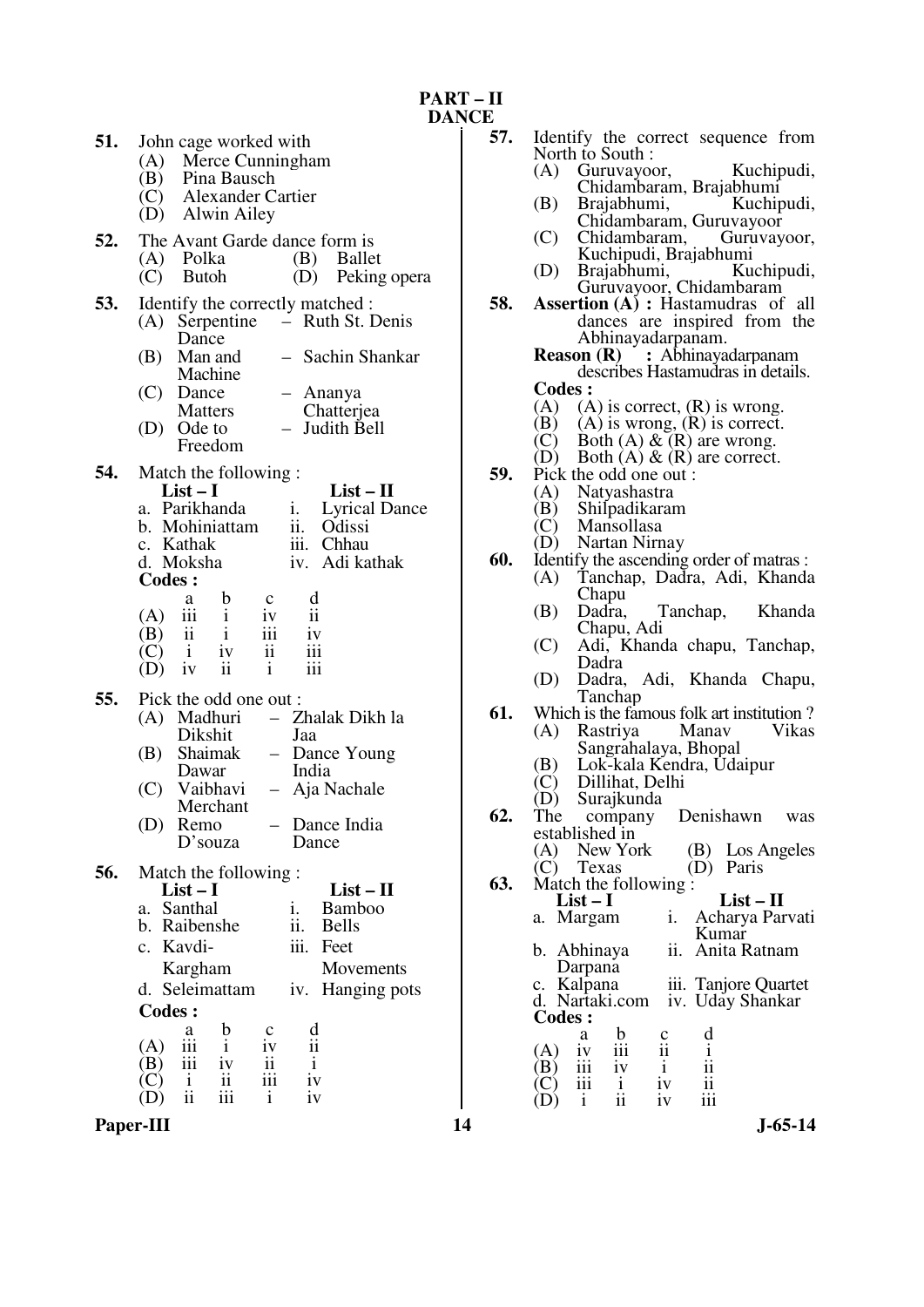नत्य

|     |                                                                                                                                                                                                                                                                                                                                              | ċ |
|-----|----------------------------------------------------------------------------------------------------------------------------------------------------------------------------------------------------------------------------------------------------------------------------------------------------------------------------------------------|---|
|     | $\mathbf{51.}$ जाहन केज ने<br>के साथ कार्य किया ।                                                                                                                                                                                                                                                                                            |   |
|     | (A) मर्स कनींगहाम्                                                                                                                                                                                                                                                                                                                           |   |
|     | (B) पीना बाउश                                                                                                                                                                                                                                                                                                                                |   |
|     | (C) एलेकझान्डर कार्टीअर                                                                                                                                                                                                                                                                                                                      |   |
|     | (D) आल्वीन ऐली                                                                                                                                                                                                                                                                                                                               |   |
|     | 52.    अवन्त गारडे नृत्य रूप है :                                                                                                                                                                                                                                                                                                            |   |
|     | (A) पोल्का<br>(B) बेले                                                                                                                                                                                                                                                                                                                       |   |
|     | (D) पीकींग ओपेरा<br>(C) बुटोह                                                                                                                                                                                                                                                                                                                |   |
| 53. | सही युग्मित की पहचान कीजिए:                                                                                                                                                                                                                                                                                                                  |   |
|     | (A) सर्पिल (सरपैन्टाइन) डान्स – रुथ सेंट डेनिस                                                                                                                                                                                                                                                                                               |   |
|     | (B) मैन एण्ड मशीन – सचिन शंकर                                                                                                                                                                                                                                                                                                                |   |
|     | (C) डांस मैटर्म - अनन्य चैटरजिया                                                                                                                                                                                                                                                                                                             |   |
|     | (D) ओड टु फ्रीडम - जूडिथ बेल                                                                                                                                                                                                                                                                                                                 |   |
| 54. | निम्नलिखित को सुमेलित कीजिए:                                                                                                                                                                                                                                                                                                                 |   |
|     | सूची-I<br>सूची-II                                                                                                                                                                                                                                                                                                                            |   |
|     | i. लाइरिकल डान्स<br>a. परिखन्डा                                                                                                                                                                                                                                                                                                              |   |
|     | b. मोहिनीआट्टम ii. ओडीसी                                                                                                                                                                                                                                                                                                                     |   |
|     | iii. छाउ<br>c. कथक                                                                                                                                                                                                                                                                                                                           |   |
|     | d. मोक्ष<br>iv. आदिकथक                                                                                                                                                                                                                                                                                                                       |   |
|     | कूट :                                                                                                                                                                                                                                                                                                                                        |   |
|     | (A) $\frac{a}{b}$ ii $\frac{b}{c}$ iv (B) ii $\frac{c}{d}$ ii $\frac{c}{d}$ ii $\frac{c}{d}$ ii $\frac{c}{d}$ ii $\frac{c}{d}$ ii $\frac{c}{d}$ ii $\frac{c}{d}$ ii $\frac{c}{d}$ ii $\frac{c}{d}$ ii $\frac{c}{d}$ ii $\frac{c}{d}$ ii $\frac{c}{d}$ ii $\frac{c}{d}$ ii $\frac{c}{d}$ ii $\$<br>$\frac{\mathrm{d}}{\mathrm{i} \mathrm{i}}$ |   |
|     |                                                                                                                                                                                                                                                                                                                                              |   |
|     | $\frac{iv}{iii}$<br>iii                                                                                                                                                                                                                                                                                                                      |   |
|     |                                                                                                                                                                                                                                                                                                                                              |   |
|     | <b>55.</b> विषम को चुनिए :                                                                                                                                                                                                                                                                                                                   |   |
|     | (A) माधुरी दीक्षित - झलक दिखला जा                                                                                                                                                                                                                                                                                                            |   |
|     | (B) शैमक डावर - डांस यंग इण्डिया<br>(C) वैभवी मर्चेंट - आजा नचले                                                                                                                                                                                                                                                                             |   |
|     | (D) रेमो डी सूजा - डांस इण्डिया डांस                                                                                                                                                                                                                                                                                                         |   |
|     |                                                                                                                                                                                                                                                                                                                                              |   |
| 56. | निम्नलिखित को सुमेलित कीजिए:                                                                                                                                                                                                                                                                                                                 |   |
|     | सूची-I<br>सूची-II                                                                                                                                                                                                                                                                                                                            |   |
|     | a. संथाल<br>बांस<br>i.                                                                                                                                                                                                                                                                                                                       |   |
|     | b. रायबेनशे<br>ii. घण्टियाँ                                                                                                                                                                                                                                                                                                                  |   |
|     | c. कावड़ी-करघम<br>iii. पदगति                                                                                                                                                                                                                                                                                                                 |   |
|     | d. सेलिमट्टम<br>iv.  लटकते पात्र                                                                                                                                                                                                                                                                                                             |   |
|     | कूट :<br>$\mathfrak b$<br>$\mathbf c$                                                                                                                                                                                                                                                                                                        |   |
|     | $\frac{d}{ii}$<br>$\frac{a}{111}$<br>$\mathbf{i}$<br>(A)<br>iv                                                                                                                                                                                                                                                                               |   |
|     | $\begin{array}{ccc}\n\overline{\mathbf{iii}} & \mathbf{iv} \\ \mathbf{ii} & \mathbf{ii} \\ \mathbf{ii} & \mathbf{iii}\n\end{array}$<br>$\frac{ii}{iii}$<br>$\mathbf{i}$<br>(B)<br>iv                                                                                                                                                         |   |
|     | $\overline{(\mathbf{C})}$<br>$\frac{1}{11}$<br>$\mathbf{i}$<br>iv                                                                                                                                                                                                                                                                            |   |

57. उत्तर से दक्षिण के आधार पर सही क्रम की पहचान कीजिए : (A) गुरुवायुर, कुचीपुडी, चिदंबरम्, ब्रजभूमि  $\overrightarrow{(B)}$  ब्रेजभूमि, कुचीपुडी, चिदंबरम्, गुरुवायुर  $(C)$  चिदंबरम्, गुरुवायुर, कुचीपुडी, ब्रजभूमि (D) ब्रजभूमि, कुचीपुडी, गुरुवायुर, चिदंबरम् 58. अभिकथन (A) : नृत्य की सभी हस्त मुद्राएँ अभिनय दर्पणम् द्वारा प्रेरित हैं । **तर्क (R) :** अभिनय दर्पणम् में हस्त मुद्राओं का विस्तार से वर्णन है । कट $:$  $(A)$  (A) सही है, (R) गलत है।  $(B)$  (A) गलत है, (R) सही है । (C)  $(A)$  और  $(R)$  दोनों गलत हैं।  $(D)$   $(A)$  और  $(R)$  दोनों सही हैं । **59.** विषम का चयन कीजिए :<br>(A) नाटशास्त्र (B) शिलपदीकारम्<br>(D) नर्तननिर्णय (C) मानसोल्लास **60.** आरोहीक्रम में मात्राओं के सही क्रम का चयन कीजिए :  $(A)$  तानछाप, दादरा, आदि, खंड चाप् (B) दादरा, तानछाप, खंड चापु, आदि (C) आदि, खंड चापु, तानछाप, दादरा  $(D)$  दादरा, आदि, खेंड चापु, तानछाप 61. निम्नलिखित में से कौन सी प्रसिद्ध लोक कला संस्था है ?  $(A)$  राष्ट्रीय मानव विकास संग्रहालय, भोपाल (B) लोक कला केंद्र, उदयपुर (C) दिल्ली हाट, दिल्ली (D) सूरजकुण्ड **62.** द् कम्पनी डेनीशान की स्थापना कहाँ हुई ?<br>(A) न्ययार्क (B) लॉस एंजिलि (B) लॉस ऐंजिलिस<br>(D) पेरिस  $(C)$  टैक्सास **63.** निम्नलिखित को सुमेलित कीजिए : ÃÖæ"Öß**-I** ÃÖæ"Öß**-II**  a. ´Ö¸üÝÖ´Ö i. †Ö"ÖÖµÖÔ ¯ÖÖ¾ÖÔŸÖß Ûãú´ÖÖ¸ü b. अभिनय दर्पण ii. अनीता रत्नम् c. कल्पना iii. तंजोर चतष्क d. नर्तकी.कॉम iv. उदय शंकर  $\overline{\phi}$ : a b c d  $(A)$  iv  $iii$   $ii$   $i$ <br> $(B)$   $iii$   $iv$   $i$   $ii$ 

 (B) iii iv i ii (C) iii i iv ii  $(D)$  i ii iv iii

**J-65-14 15 Paper-III**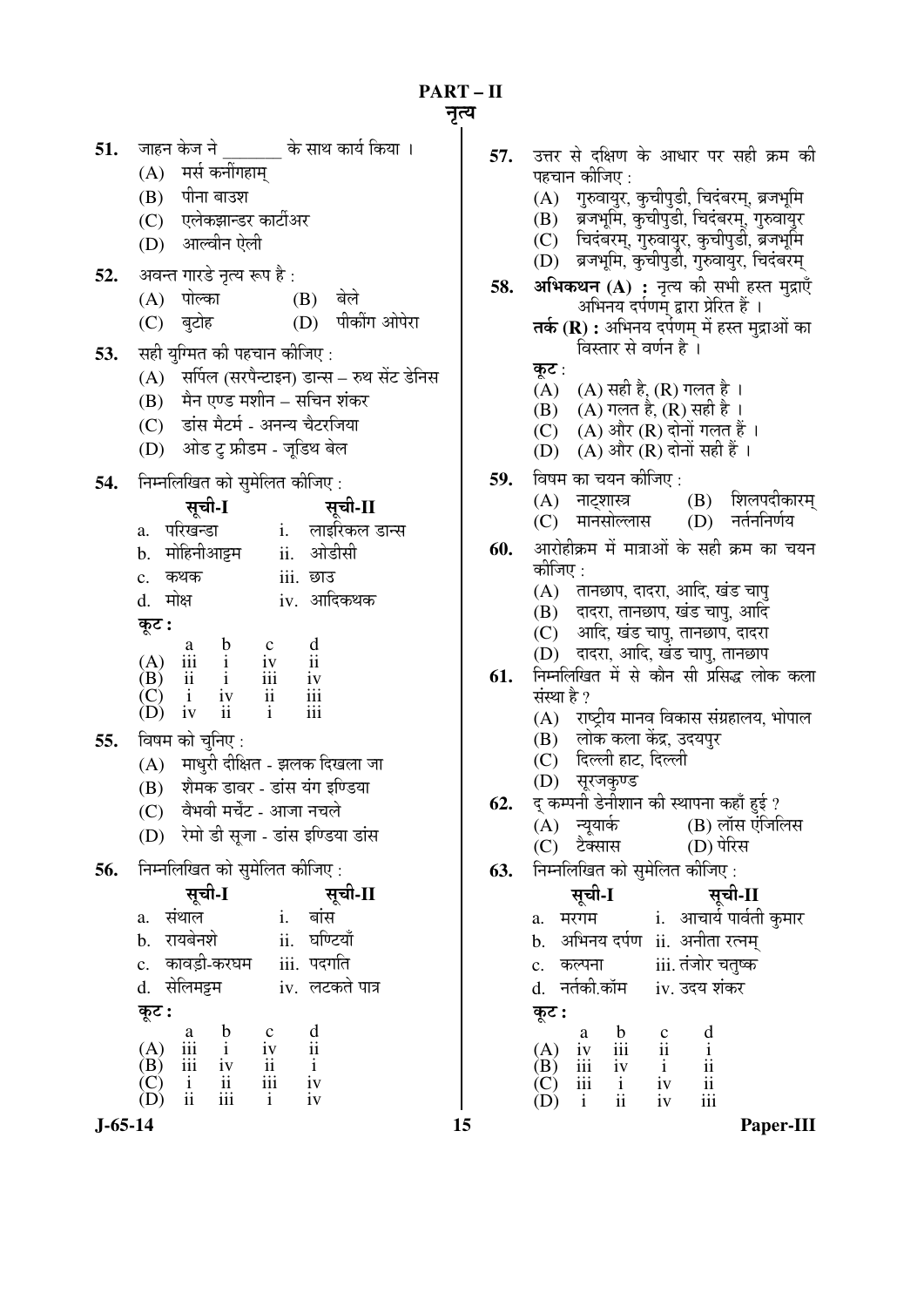- **64.** Pick the odd one out :
	- (A) Pina Bausch
	- (B) Ranjavati Sarkar
	- Bharat Sharma
	- (D) Daksha Seth
- **65. Assertion (A) :** Both Manipuri and Sattriya dances give importance to Krishna.
	- **Reason (R)** : Both are based on Vaishnava religion.

- $(A)$   $(A)$  is correct,  $(R)$  is wrong.
- (B) (A) is wrong,  $(R)$  is correct.<br>(C) Both  $(A)$  and  $(R)$  are wrong.
- Both  $(A)$  and  $(R)$  are wrong.
- (D) Both (A) and (R) are correct.
- **66.** Match the following :

| $List-I$      | $List - II$                    |
|---------------|--------------------------------|
| a. Khol       | <b>Tamil Nadu</b><br>1.        |
| b. Pung       | ii. Manipur                    |
| c. Tabla      | iii. Bengal                    |
|               | d. Mridangam iv. Uttar Pradesh |
| <b>Codes:</b> |                                |
| h<br>а        | $\mathbf{c}$                   |
|               |                                |

|     | ື                       | .,                      |     | . . |
|-----|-------------------------|-------------------------|-----|-----|
| (A) |                         | ii                      | 111 | iv  |
| (B) | iii                     | $\overline{\mathbf{i}}$ | iv  |     |
| (C) | $\overline{\mathbf{u}}$ |                         | 111 | iv  |
| (D) | iv                      | iii                     | 11  |     |
|     |                         |                         |     |     |

- **67.** Which of the following writer, has worked extensively on Sanskrit treaties of Dance ?
	- (A) Dr. V. Raghavan
	- (B) Dr. Mandakranta Bose
	- (C) Dr. Pappu Vinayak Rao
	- (D) Dr. Karl Khandalawala
- **68. Assertion (A) :** Throughout the 19<sup>th</sup> and  $20<sup>th</sup>$  centuries, Berlin provided fertile ground for an amazing dialogue with other cultures.<br> **on**  $(\mathbf{R})$  : The Nazi regime
	- **Reason** (R) encouraged and supported the visiting artists.

 **Codes :**

- (A) (A) is true,  $(R)$  is false.<br>(B) Both  $(A)$  and  $(R)$  are true
- (B) Both (A) and (R) are true.<br>(C) Both (A) and (R) are false
- (C) Both (A) and (R) are false.<br>(D) (A) is false. (R) is true.
- $(A)$  is false,  $(R)$  is true.
- **69.** The Ellora caves are famous for
	- (A) Shiva Sculptures
	- (B) Kailash Monolith Temple
	- Tandava panels
	- (D) Bhairava Sculpture

#### Paper-III **16** J-65-14

- **70.** Pick the odd one out :
	- (A) Viji Prakash
	- (B) Mythali Prakash
	- Menaka Thakkar
	- (D) Sujata Mohanti
- **71.** When did Sattriya Nritya of Assam receive recognition as one of the eight classical dance forms of India ?  $(\overline{A})$  2000  $(\overline{B})$  2010<br>  $(\overline{C})$  1998  $(\overline{D})$  2003

 $(C)$  1998

- **72.** Put in the correct sequence of age : (A) Padma Subrhmaniam, Bharati Shivaji, Malavika Surukai, Aditi
	- Mangaldas<br>Bharati Shivaii. (B) Bharati Shivaji, Malavika Surukai, Padma Subrahmaniam,
	- Aditi Mangaldas (C) Padma Subrahmaniam,<br>Malavika Surukai, Bharati Surukai, Shivaji, Aditi Mangaldas
	- (D) Padma Subrahmaniam, Aditi Mangaldas, Malavika Surukai
- **73.** Who is awarded the SNA fellowship this year ?
	- (A) Smt. Charu Singh
	- (B) Smt. Darshana Zaveri
	- (C) Smt. Indira Bora
	- (D) None of above
- **74. Assertion (A) :** In Performing Arts there was vital Indian tradition of questioning in order to attain knowledge.
	- **Reason (R)** : Widespread illiteracy amongst Indian artist clans, trapped socially and politically, did not allow the freedom of thought.

- (A) (A) is true,  $(R)$  is false.<br>(B) Both  $(A)$  and  $(R)$  are fa
- (B) Both (A) and (R) are false.<br>(C) (A) is false, (R) is true.
- (A) is false,  $(R)$  is true.
- (D) Both (A) and (R) are true.
- **75.** Match the following :

| $List-I$   |  |                         |              | $List-II$ |                                   |  |  |
|------------|--|-------------------------|--------------|-----------|-----------------------------------|--|--|
|            |  |                         |              |           | a. Nut cracker i. Spanish         |  |  |
|            |  |                         |              |           | b. Sarpa sutra ii. Ballet         |  |  |
|            |  |                         |              |           | c. Flemenco iii. Justus Repertory |  |  |
| d. Jazz    |  |                         |              |           | iv. American                      |  |  |
|            |  | <b>Codes:</b>           |              |           |                                   |  |  |
|            |  | а                       | b            | C         |                                   |  |  |
|            |  | ii                      | iii          |           | iv                                |  |  |
| <b>B</b> ) |  | $\overline{\mathbf{u}}$ | $\mathbf{i}$ | 1V        | iii                               |  |  |
|            |  | i                       | 1V           | ii        | 111                               |  |  |
|            |  |                         |              |           |                                   |  |  |
|            |  |                         |              |           |                                   |  |  |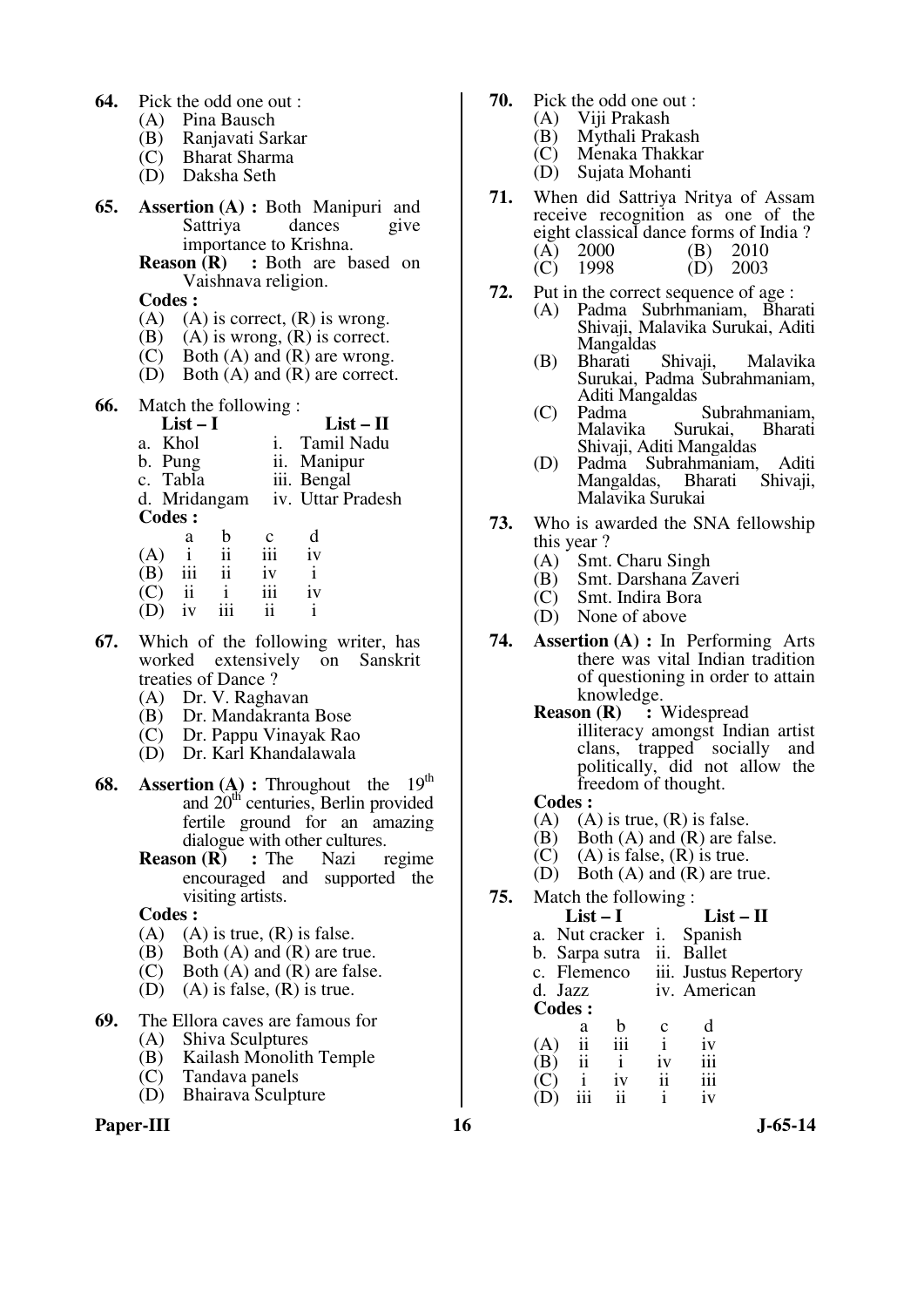| 64.       | विषम का चयन कीजिए :<br>(A) पीना बाउश<br>(B) रंजवती सरकार                                                                                                                                                                                                                                                                                                                                                      | 70.        | निम्नलिखित में से विषम का चयन कीजिए :<br>मैथली प्रकाश<br>$(A)$ विजि प्रकाश $(B)$                                                                                                                                                                                                                                                                                            |
|-----------|---------------------------------------------------------------------------------------------------------------------------------------------------------------------------------------------------------------------------------------------------------------------------------------------------------------------------------------------------------------------------------------------------------------|------------|-----------------------------------------------------------------------------------------------------------------------------------------------------------------------------------------------------------------------------------------------------------------------------------------------------------------------------------------------------------------------------|
| 65.       | (C) भरत शर्मा<br>(D) दक्षा सेठ<br>अभिकथन (A) : मणिपुर एवं सत्तरीय नृत्य<br>दोनों कृष्ण को महत्त्व प्रदान करते हैं ।<br>तर्क (R) : दोनों नृत्य वैष्णव धर्म पर आधारित                                                                                                                                                                                                                                           | 71.        | मेनका ठक्कर      (D)   सुजाता मोहन्ती<br>(C)<br>असम् के सत्तरीय नृत्य को भारत के आट<br>शास्त्रीय नृत्य रूपों में पहचान किस वर्ष मिली ?<br>(A)<br>2000<br>(B)<br>2010                                                                                                                                                                                                        |
| 66.       | है ।<br>कूट :<br>$(A)$ $(A)$ सही है, $(R)$ गलत है ।<br>(B) (R) सही है, (A) गलत है ।<br>(C) $(A)$ और $(R)$ दोनों गलत हैं।<br>(A) और (R) दोनों सही हैं ।<br>(D)<br>निम्नलिखित को सुमेलित कीजिए:<br>सूची-I<br>्सूची-II<br>i. तमिलनाडू<br>a. खोल<br>ii. मणिपुर<br>b. पुंग                                                                                                                                         | 72.        | (D)<br>(C)<br>1998<br>2003<br>आयु के सही क्रम में रखिए :<br>पद्मा सुब्रमण्यम्, भारती शिवाजी,<br>(A)<br>मालविका सुरुकाई, अदिति मंगलदास<br>भारती शिवाजी, मालविका सुरुकाई,<br>(B)<br>पद्मा सुब्रमण्यम्, अदिति मंगलदास<br>पद्मा सुब्रमण्यम्, मालविका सुरुकाई,<br>(C)<br>भारती शिवाजी, अदिति मंगलदास<br>पदमा सुब्रमण्यम्, अदिति मंगलदास,<br>(D)<br>भारती शिवाजी, मालविका सुरुकाई |
|           | iii. बंगाल<br>c. तबला<br>d. मृदंग<br>iv. उत्तर प्रदेश<br>कूट :<br>$\mathbf b$<br>d<br>$\mathbf{c}$<br>a<br>$\overline{\mathbf{u}}$<br>$\overline{\mathbf{iii}}$<br>$(A)$ i<br>iv<br>$(B)$ iii<br>$\overline{\mathbf{u}}$<br>$\mathbf{i}$<br>iv<br>ii<br>iii<br>$\mathbf{i}$<br>(C)<br>iv<br>iii<br>$\mathbf{ii}$<br>$\mathbf{i}$<br>(D)<br>iv                                                                 | 73.<br>74. | इस वर्ष संगीतनाटक अकादमी का पुरस्कार<br>निम्न में से किसको मिला है ?<br>(A) श्रीमती चारु सिंघ<br>(B) श्रीमती दर्शना झवेरी<br>(C) श्रीमती इंदिरा बोरा<br>उपर्युक्त में से कोई नहीं<br>(D)<br>अभिकथन (A) : मंचीय कलाओं में ज्ञान                                                                                                                                              |
| 67.       | निम्नलिखित में से किस लेखक ने विस्तृत रूप<br>से संस्कृत के नृत्य प्रबन्धों पर कार्य किया है ?<br>(A) डॉ. वी. राघवन<br>(B) डॉ. मण्डक्रान्त बोस<br>(C) डॉ. पप्पू विनायक राव<br>(D) डॉ. कार्ल खण्डालावाला                                                                                                                                                                                                        |            | प्राप्ति के लिए भारत में प्रश्न पूछने की<br>परंपरा रही है ।<br>तर्क $(R)$ : भारतीय कलाकारों के कुलों में<br>अशिक्षा व्याप्त थी, वे सामाजिक और<br>राजनीतिक रूप से इस प्रकार जकड़े हुए थे<br>कि उन्हें विचारों की स्वतंत्रता नहीं थी ।<br>कूट :                                                                                                                               |
| 68.       | <b>अभिकथन (A) :</b> समस्त 19वीं एवं 20वीं<br>शताब्दियों में बर्लिन ने अन्य संस्कृतियों<br>के साथ अनूठे संवाद के लिए सार्थक<br>धरातल प्रदान किया ।<br><b>तर्क (R) :</b> नाज़ी राज्य ने आगन्तुक कलाकारों<br>को उत्साहित एवं सहायता की ।<br>कूट :<br>$(A)$ सही है, $(R)$ गलत है ।<br>(A)<br>$(A)$ और $(R)$ दोनों सही हैं ।<br>(B)<br>$(A)$ और $(R)$ दोनों गलत हैं।<br>(C)<br>$(A)$ गलत है, $(R)$ सही है ।<br>(D) | 75.        | (A) (A) सही है, (R) गलत है ।<br>(B) (A) और (R) दोनों गलत हैं ।<br>$(A)$ गलत है, $(R)$ सही है ।<br>(C)<br>(D) $(A)$ और (R) दोनों सही हैं ।<br>सूची-I से सूची-II का मिलान कीजिए :<br>सूची-II<br>सूची-I<br>स्पेनींश<br>नटक्रेकर<br>i.<br>a.<br>ii.<br>बेले<br>b. सर्पसूत्र<br>फ्लेमेंको<br>iii. जस्टस संग्रह<br>$\mathbf{c}$ .<br>iv. अमेरिकन<br>d.<br>ज़ाझ<br>कूट :           |
| 69.       | एलोरा की गुफाएँ निम्नलिखित के लिए प्रसिद्ध हैं :<br>शिव मूर्तियाँ<br>(A)<br>कैलाश एकाश्मक मंदिर<br>(B)<br>ताण्डव श्रृंखला<br>(C)<br>भैरव की मूर्ति<br>(D)                                                                                                                                                                                                                                                     |            | d<br>$\mathbf b$<br>$\mathbf c$<br>a<br>iii<br>ii<br>$\mathbf{i}$<br>(A)<br>iv<br>iii<br>$\ddot{\mathbf{i}}$<br>$\mathbf{i}$<br>(B)<br>iv<br>ii<br>iii<br>$\mathbf{i}$<br>(C)<br>iv<br>ii<br>iii<br>$\mathbf{i}$<br>iv<br>(D)                                                                                                                                               |
| $J-65-14$ |                                                                                                                                                                                                                                                                                                                                                                                                               | 17         | Paper-III                                                                                                                                                                                                                                                                                                                                                                   |
|           |                                                                                                                                                                                                                                                                                                                                                                                                               |            |                                                                                                                                                                                                                                                                                                                                                                             |

|  | <b>70.</b> निम्नलिखित में से विषम का चयन कीजिए: |                    |
|--|-------------------------------------------------|--------------------|
|  | $(A)$ विजि प्रकाश $(B)$ मैथली प्रकाश            |                    |
|  | (C) मेनका ठक्कर                                 | (D) सुजाता मोहन्ती |
|  |                                                 |                    |

- **71.** असम के सत्तरीय नृत्य को भारत के आठ शास्त्रीय नृत्य रूपों में पहचान किस वर्ष मिली ? (A) 2000 (B) 2010
	- (C) 1998 (D) 2003
- **72.** आयु के सही क्रम में रखिए :
	- $(A)$  पद्मा सुब्रमण्यम्, भारती शिवाजी, <u>मा</u>लविका सुरुकोई, अदिति मंगलंदास
	- $(B)$  भारती शिवाजी, मालविका सुरुकाई, पदमा सुब्रमण्यम्, अदिति मंगलदास
	- $(C)$  पद्मा सुब्रमण्यम्, मालविका सुरुकाई, भारती शिवाजी, अदिति मंगलदास
	- (D) पदमा सुब्रमण्यम्, अदिति मंगलदास, भारती शिवाजी, मालविका सुरुकाई
- 73. इस वर्ष संगीतनाटक अकादमी का पुरस्कार निम्न में से किसको मिला है ?
	- $(A)$  श्रीमती चारु सिंघ
	- $(B)$  श्रीमती दर्शना झवेरी<br>(C) श्रीमती इंदिरा बोरा
	- श्रीमती इंदिरा बोरा
	- $(D)$  उपर्यक्त में से कोई नहीं
- 74. अभिकथन (A) : मंचीय कलाओं में ज्ञान प्राप्ति के लिए भारत में प्रश्न पूछने की परंपरा रही है ।
	- तर्क (R) : भारतीय कलाकारों के कुलों में  $\overline{a}$ अशिक्षा व्याप्त थी, वे सामाजिक और राजनीतिक रूप से इस प्रकार जकड़े हुए थे कि उन्हें विचारों की स्वतंत्रता नहीं थीं ।
	- कुट $:$
	- $(A)$   $(A)$  सही है,  $(R)$  गलत है ।
	- $(B)$   $(A)$  और  $(R)$  दोनों गलत हैं।
	- (C)  $(A)$  गलत है,  $(R)$  सही है ।
	- $(D)$   $(A)$  और  $(R)$  दोनों सही हैं।
- 75. सूची-I से सूची-II का मिलान कीजि़ए :

|                | <b>सूची-I</b><br>नटक्रेकर |              |              | ्र <b>ूची-II</b><br>स्पेनीश<br>ेजे |
|----------------|---------------------------|--------------|--------------|------------------------------------|
| a.             |                           |              |              |                                    |
| b.             | सर्पसूत्र<br>फ्लेमेको     |              | ii.          | बेले                               |
| $\mathbf{c}$ . |                           |              | iii.         | जस्टस संग्रह                       |
| d. ज़ाझ        |                           |              | iv.          | अमेरिकन                            |
| कूट :          |                           |              |              |                                    |
|                | a                         | b            | C            | d                                  |
| (A)            | $\overline{\textbf{u}}$   | iii          | $\mathbf{i}$ | iv                                 |
| (B)            | $\overline{\mathbf{ii}}$  | $\mathbf{i}$ | iv           | iii                                |
| (C)            | i                         | iv           | ii           | iii                                |
| (D)            | iii                       | ii           | i            | iv                                 |
|                |                           |              |              |                                    |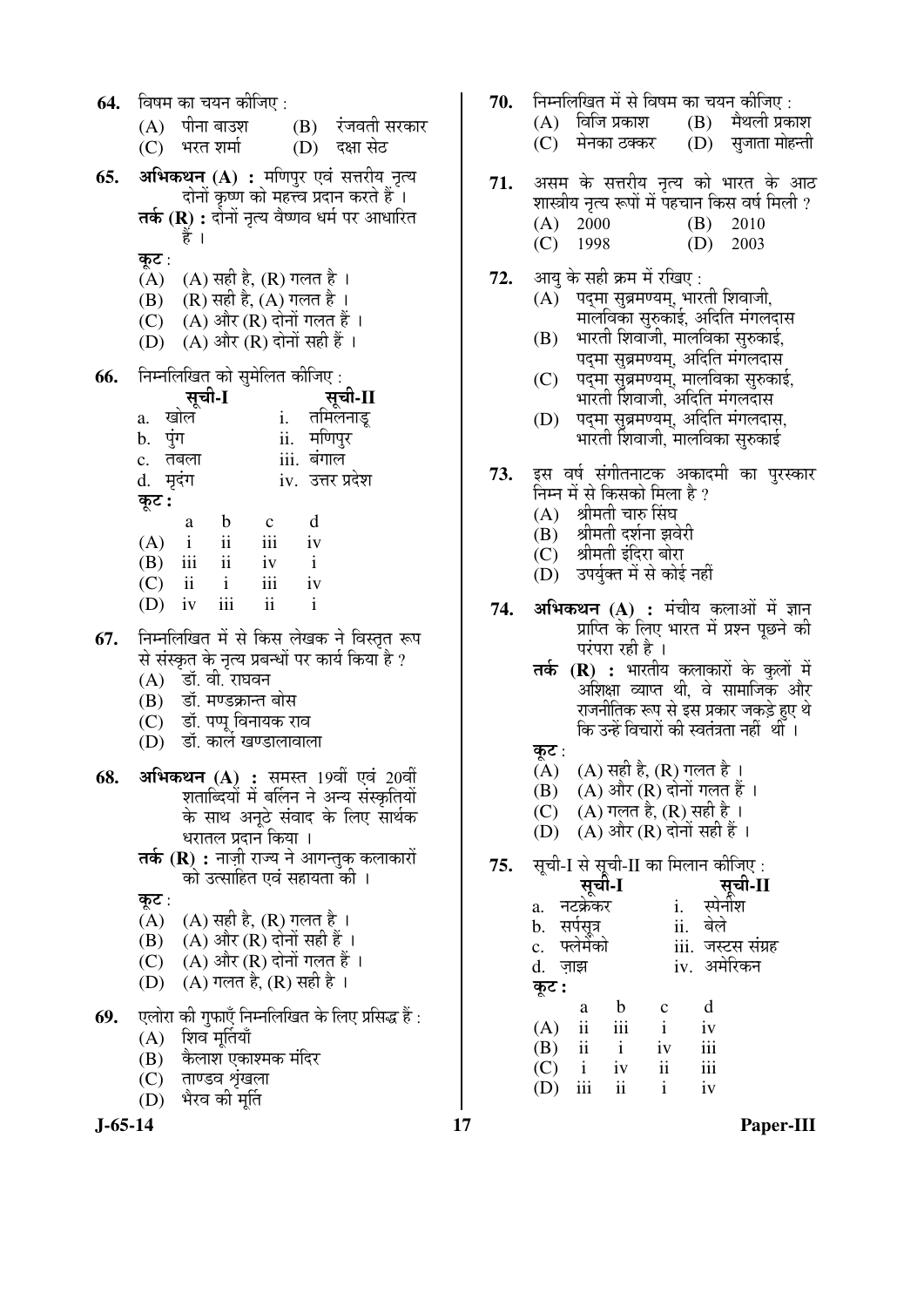#### **PART – III DRAMA/THEATRE**

- **51.** Match the following :  **List – I List – II**  a. Chandrasekhar Kambar i. Chanakya Vishnugupta b. Bijon Bhattacharya ii. Jokumaraswami c. Girish Karnad iii. Nabanna d. G.P. Deshpande iv. Yayati **Codes :**  a b c d  $(A)$  ii iii iv i  $(B)$  i iv iii ii  $(C)$  iii ii i iv (D) iv i ii iii
- **52. Assertion (A) :** Bengali Playwright and director Badal Sircar had developed his own aesthetics and philosophy of Third **Theatre** 
	- **Reason (R)** : He wanted to seek lesser intimacy between actors and spectators.

 **Codes :**

- (A) Both (A) and (R) are true.
- (B) (A) is true,  $(R)$  is false.
- $(C)$  (A) is false,  $(R)$  is true.
- (D) Both (A) and (R) are false.
- **53.** Give the correct sequence of the following playwrights :
	- (A) Bertolt Brecht, Harold Pinter, Henrik Ibsen, Samuel Beckett
	- (B) Henrik Ibsen, Bertolt Brecht, Samuel Beckett, Harold Pinter
	- (C) Samuel Beckett, Henrik Ibsen, Harold Pinter, Bertolt Brecht
	- (D) Herold Pinter, Samuel Beckett, Bertolt Brecht, Henrik Ibsen

```
Paper-III 18 J-65-14
```

| 54. | Pick the odd one out:                                   |
|-----|---------------------------------------------------------|
|     | (A) Henrik<br>- When We                                 |
|     | Dead Awaken<br>Ibsen                                    |
|     | (B) Tom<br>- Night and Day                              |
|     | Stoppard                                                |
|     | (C) Eugene<br>- The Killer                              |
|     | Ionesco                                                 |
|     | (D) Dario Fo - Tonight We                               |
|     | Improvise                                               |
| 55. | A serious and subtle dance drama                        |
|     | that evolved in Japan in the 14 <sup>th</sup>           |
|     | century out of earlier songs, dances                    |
|     | and sketches:                                           |
|     | $(B)$ Noh<br>(A) Bunraku                                |
|     | (D) Kyōgen<br>(C) Kabuki                                |
|     |                                                         |
| 56. | Match the items in $List - I$ with the                  |
|     | items in $List - II$ :                                  |
|     | $List-I$<br>$List - II$                                 |
|     | a. Noh Theatre i. Puppet theatre                        |
|     | b. Kabuki Drama ii. Mask                                |
|     | c. Bunraku iii. Acrobatic                               |
|     | d. Peking Opera iv. Hanamichi                           |
|     | <b>Codes:</b>                                           |
|     | $\mathbf b$<br>d<br>a<br>$\mathbf c$                    |
|     | $(A)$ iv iii ii<br>$\mathbf{i}$                         |
|     | (B) iii $i$ iv<br>(C) $i$ ii iii<br>$\ddot{\mathbf{i}}$ |
|     | iv                                                      |
|     | (D) ii iv $i$<br>iii                                    |
| 57. | <b>Assertion</b> $(A)$ : In the presentation            |
|     | of "Ghashiram Kotwal", the                              |
|     |                                                         |

- of "Ghashiram Kotwal", the director, Jabbar Patel introduced the chorus in the form of human curtain as a device for entry and exist of actors.
	- **Reason (R)** : The director, followed the arrangement of Greek chorus in this production.

- (A) Both (A) and (R) are true.
- (B) Both (A) and (R) are false.
- (C) (A) is true,  $(R)$  is false.
- (D) (A) is false,  $(R)$  is true.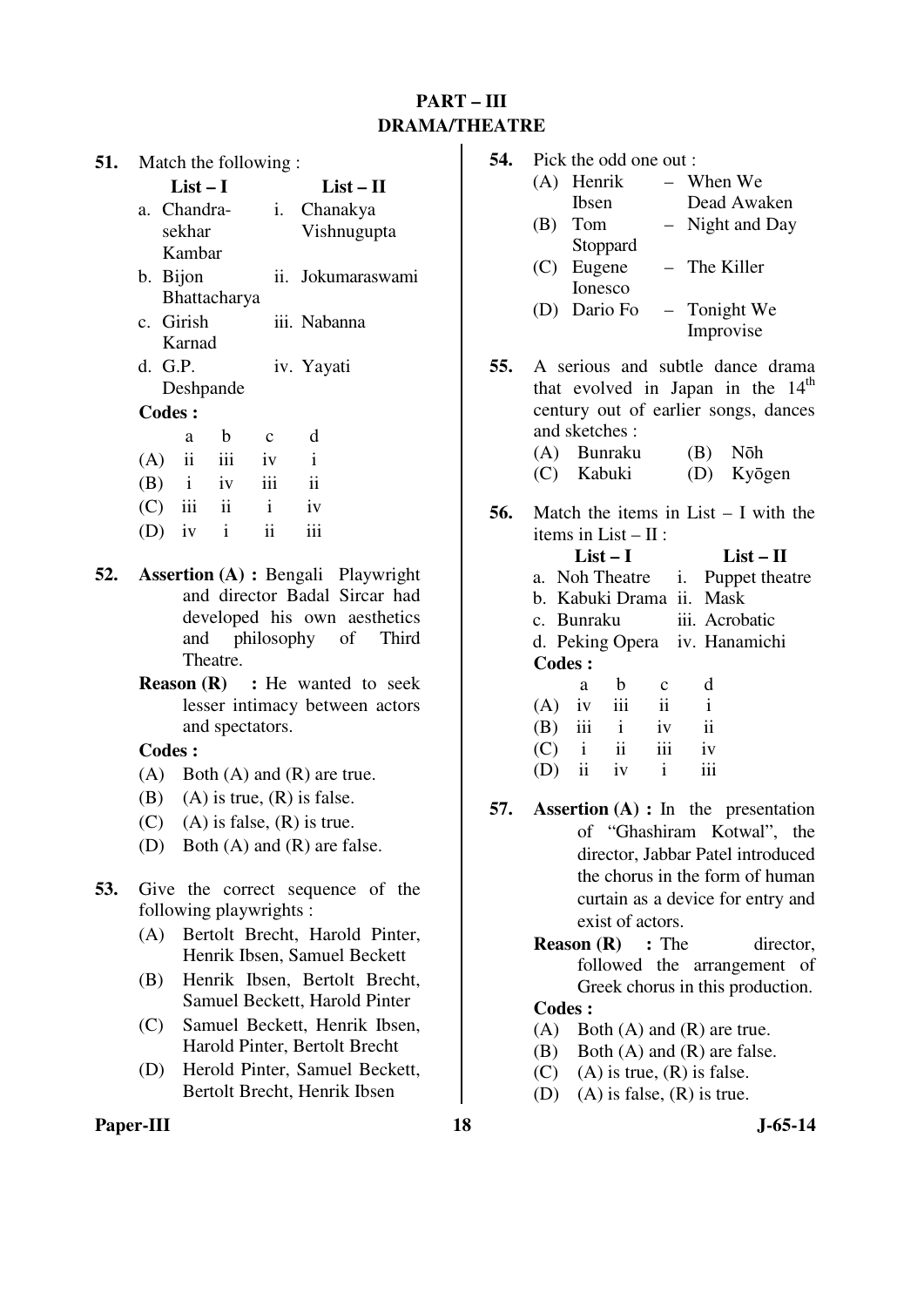## **PART – III**

#### $\overline{a}$  and  $\overline{b}$

| 51. |       |        |                   | निम्नलिखित को सुमेलित कीजिए:       |                                                                      |  |
|-----|-------|--------|-------------------|------------------------------------|----------------------------------------------------------------------|--|
|     |       | सूची-I |                   | सूची-II                            |                                                                      |  |
|     |       |        |                   | a.  चन्द्रशेखर कम्बार  i.   चाणक्य |                                                                      |  |
|     |       |        |                   | विष्णूगुप्त                        |                                                                      |  |
|     |       |        |                   |                                    | b. बिजोन भट्टाचार्य ii. जोकुमारस्वामी                                |  |
|     |       |        |                   | c. गिरीश कर्नाड   iii. नबन्ना      |                                                                      |  |
|     |       |        |                   | d. जी.पी. देशपांडे iv. ययाती       |                                                                      |  |
|     | कूट : |        |                   |                                    |                                                                      |  |
|     |       | a      | b c d             |                                    |                                                                      |  |
|     |       |        | $(A)$ ii iii iv i |                                    |                                                                      |  |
|     |       |        | $(B)$ i iv iii ii |                                    |                                                                      |  |
|     |       |        | $(C)$ iii ii iv   |                                    |                                                                      |  |
|     |       |        | (D) iv $i$ ii     | iii                                |                                                                      |  |
| 52. |       |        |                   |                                    | अभिकथन (A) : बंग्ला नाटककार और<br>निर्देशक बादल सरकार ने तृतीय थिएटर |  |
|     |       |        |                   |                                    | के लिए अपने निजी सौंदर्य बोध और                                      |  |
|     |       |        |                   | दर्शन का विकास किया है ।           |                                                                      |  |
|     |       |        |                   |                                    |                                                                      |  |
|     |       |        |                   |                                    | <b>तर्क (R) :</b> उन्होंने अभिनेताओं और दर्शकों के                   |  |
|     |       |        |                   |                                    | बीच कम आत्मीयता की तलाश करना                                         |  |
|     |       | चाहा । |                   |                                    |                                                                      |  |

#### कूट:

- $(A)$   $(A)$  और  $(R)$  दोनों सही हैं।
- $(B)$  (A) सही है, (R) गलत है ।
- (C) (A) गलत है, (R) सही है ।
- (D)  $(A)$  और  $(R)$  दोनों गलत हैं।
- **53.** ×®Ö´®Ö×»Ö×ÜÖŸÖ ®ÖÖ™üÛúÛúÖ¸üÖë Ûêú ÛÎú´ÖÖë ´Öë ÃÖê ÃÖÆüß ºþ¯Ö से व्यवस्थित क्रम का चयन कीजिए :
	- (A) बर्टोल्ट ब्रेख्त, हरोल्ड पिंटर, हेनरिक इब्सन, सेमुअल बेकेट
	- (B) हेनरिक इब्सन, बर्टोल्ट ब्रेख्त, सेमुअल बेकेट, हरोल्ड पिंटर
	- (C) सेमुअल बेकेट, हेनरिक इब्सन, हरोल्ड पिंटर, बर्टोल्ट ब्रेख्त
	- (D) हरोल्ड पिंटर, सेमुअल बेकेट, बर्टोल्ट ब्रेख्त, हेनरिक इब्सन

**54.** विषम को चूनिए: (A) हेनरिक इब्सन - व्हेन वी डेड अवेकन (B) टॉम स्टोप्पार्ड - नाइट एंड डे (C) युजिन आयोनेस्को - द् किलर  $(D)$  डारिय फो - ट्नाइट वी इम्प्रोवाइज़ **55.** •जापान में, 14वीं शताब्दी में, प्रारम्भिक गीतों, नृत्यों और रेखाचित्रों से गम्भीर एवं सुक्ष्म नाटक का क्रमिक विकास हुआ, वह है :  $(A)$  बुनराकु  $(B)$  नौह  $(C)$  काबुकी  $(D)$  क्योजिन **56.** सूची-I को सूची-II से सुमेलित कीजिए: सची-I सची-II a. नोह थिएटर i. पपेट थिएटर b. काबुकी नाटक ii. मुखौटा

- c. बुनराकु iii. एक्रोबेटिक d. पेकिंग ओपेरा iv. हनामिचि कट : a b c d  $(A)$  iv iii ii i (B) iii i iv ii  $(C)$  i ii iii iv (D) ii iv i iii
- **57. अभिकथन (A) : "घा**सीराम कोतवाल" की प्रस्तति में निर्देशक. जब्बर पटेल ने अभिनेताओं के आगमन और प्रस्थान हेत् मानव भवनिका के रूप में कोरस को प्रस्तुत किया है ।
	- **तर्क (R) :** निर्देशक ने इस प्रस्तुति में ग्रीक समुहगान के क्रम को अपनाया है ।

#### कूट:

- $(A)$   $(A)$  और  $(R)$  दोनों सही हैं।
- $(B)$   $(A)$  और  $(R)$  दोनों गलत हैं।
- (C)  $(A)$  सही है और  $(R)$  गलत है।
- (D)  $(A)$  गलत है और  $(R)$  सही है ।

#### **J-65-14 19 Paper-III**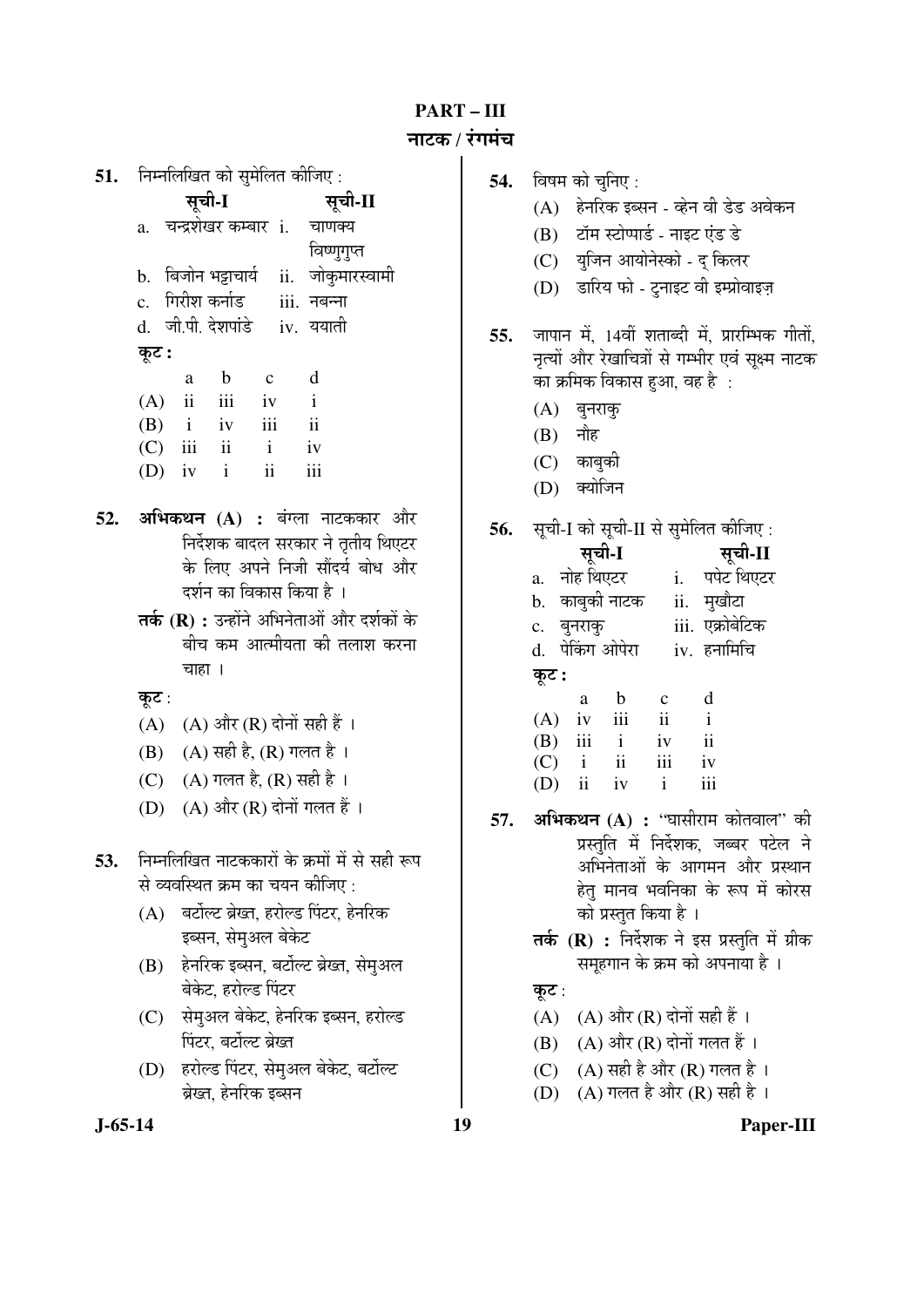- **58.** Arrange the elements in sequential order from the off stage to the auditorium : (A) Proskenion, Skene building,
	- Theatron, Parados, Orchestra
	- (B) Skene building, Proskenion, Parados, Orchestra, Theatron
	- (C) Theatron, Skene building, Orchestra, Proskenion, Parados
	- (D) Parados, Prsokenion, Threatron, Skene building, Orchestra
- **59.** Pick the odd one out :
	- (A) Line (B) Colour
	- (C) Texture (D) Interpretation
- **60.** Manohar Singh acted the lead female character in the play
	- (A) Begam ka Takia
	- (B) Himmat Mai
	- (C) Jashama Odon
	- (D) Tughlaq
- **61.** Match the items in List I with the in List –  $\Pi$  :

| $List-I$                                                               | $List - II$ |  |  |  |  |  |
|------------------------------------------------------------------------|-------------|--|--|--|--|--|
| a. Caliban<br><i>i</i> . Brecht                                        |             |  |  |  |  |  |
| b. Hedda Gabler ii. The Miser                                          |             |  |  |  |  |  |
| c. Life of Galileo iii. The Tempest                                    |             |  |  |  |  |  |
| d. Moliere<br>iv. Ibsen                                                |             |  |  |  |  |  |
| <b>Codes:</b>                                                          |             |  |  |  |  |  |
| b<br>d<br>a                                                            |             |  |  |  |  |  |
| iv<br>$\ddot{\mathbf{i}}$<br>$\mathbf{i}$<br>iii<br>(A)                |             |  |  |  |  |  |
| iii<br>$\overline{\mathbf{ii}}$<br>$\mathbf{i}$<br>$\mathbf{B})$<br>1V |             |  |  |  |  |  |
| iv                                                                     |             |  |  |  |  |  |

- $(D)$  iv i ii iii
- **62. Assertion (A) :** In Hindi theatre, the populist theatre prevailed prominently from 1930s to the 1960s.
	- **Reason (R)** : The folk and traditional theatre had strong impact on audience during that period.

- (A) (A) is true,  $(R)$  is false.
- (B) (A) is false,  $(R)$  is true.
- (C) (A) is true,  $(R)$  is true.
- (D) (A) is false, (R) is false.

#### **Paper-III 20 J-65-14**

- **63.** Which is the correct sequence ?
	- (A) Agra Bazar, Andhayug, Tughlq, Evam Indrajit
		- (B) Andhayug, Agra Bazar, Evam Indrajit, Tughlaq
		- (C) Evam Indrajit, Tughlaq, Andhayug, Agra Bazar
		- (D) Tughlaq, Andhayug, Agra Bazar, Evam Indrajit
- **64.** 'Fraram' is a character in
	- (A) Ramakatha (B) Ramalila
	- (C) Ramakien (D) Ramayana
- **65.** Pick the odd one out :
	- (A) A Doll's House
	- (B) The Merchant of Venice
	- (C) Kurt Weill
	- (D) The Caucasian Chalk Circle
- **66.** Match the items in List I with items in List –  $II \cdot$

|     |            | $List-I$        |                 |         | $List-II$                          |
|-----|------------|-----------------|-----------------|---------|------------------------------------|
|     |            |                 |                 |         | a. Badal Sircar i. Environmental   |
|     |            |                 |                 | theatre |                                    |
|     | b. Richard |                 |                 |         | ii. My Life in Art                 |
|     |            | Schehner        |                 |         |                                    |
|     |            |                 |                 |         | c. Mayerhold iii. Third theatre    |
|     |            |                 |                 |         | d. Stanis Lavsky iv. Bio Mechanism |
|     | Codes :    |                 |                 |         |                                    |
|     | a          | b               |                 |         |                                    |
| (A) | iii        | $\frac{1}{111}$ | $\overline{iv}$ | ii      |                                    |
|     |            |                 |                 |         |                                    |

 (D) i iv ii iii **67. Assertion (A) :** The functions of the Director is not to teach acting but to make the actor understand to sub-text of the character.

 $(C)$  iv ii iii i

**Reason (R)** : Teaching acting is the amateur attitude-director has to work considering the inner action of the play.

- (A) (A) is false,  $(R)$  is true.
- (B) (A) is true,  $(R)$  is false.
- (C) (A) is true,  $(R)$  is true.
- (D) (A) is false,  $(R)$  is false.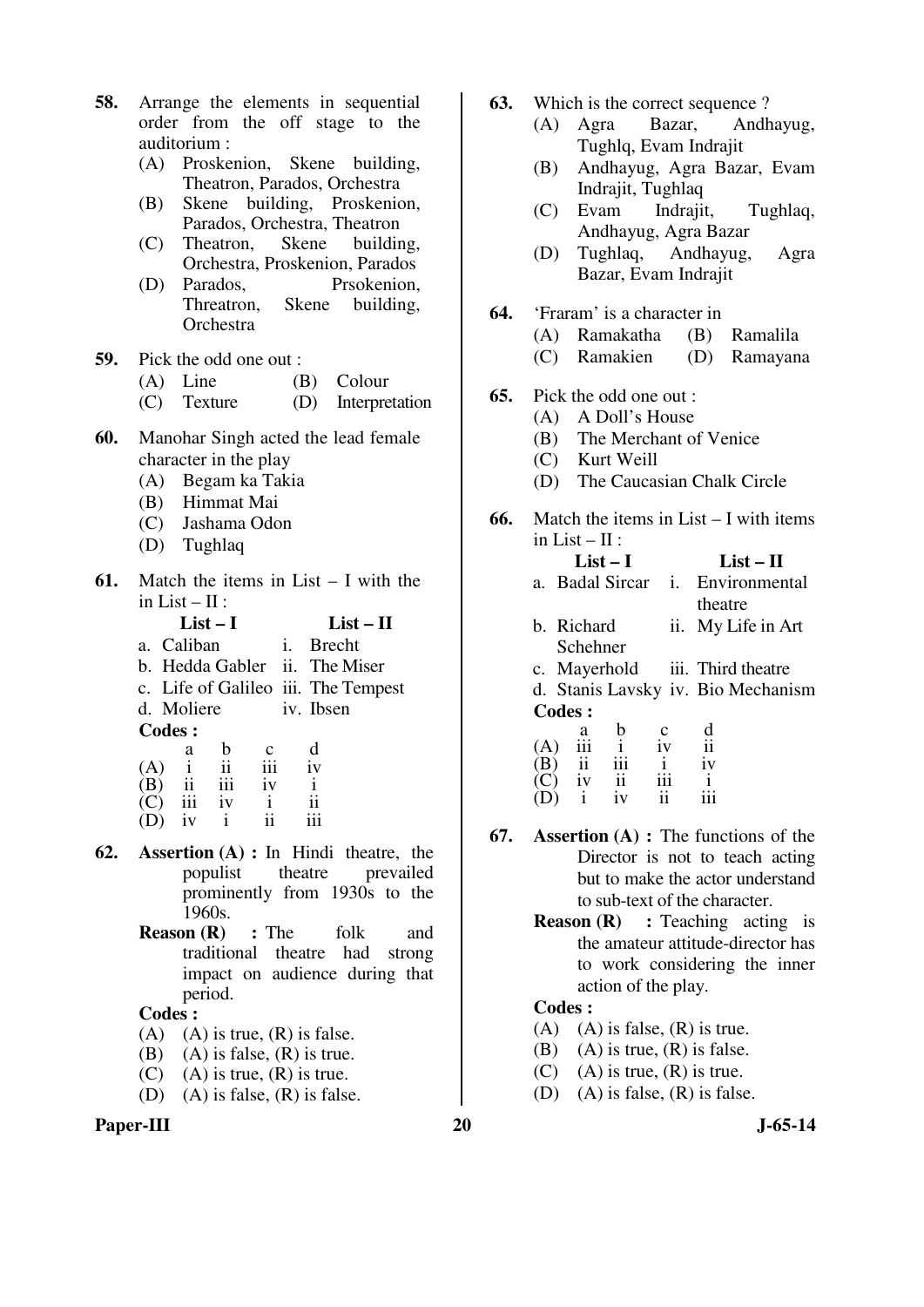| प्रोस्केनियन, स्किन बिल्डिंग, थिएटरन,<br>(A)<br>पैराडोस, आर्केस्ट्रा,<br>स्किन बिल्डिंग, प्रोस्केनियन, पैराडोस,<br>(B)<br>आर्केस्ट्रा, थिएटरन,<br>थिएटरन, स्किन बिल्डिंग, आर्केस्ट्रा,<br>(C)<br>प्रोस्केनियन, पैराडोस,<br>पैराडोस, प्रोस्केनियन, थिएटरन, स्किन<br>(D)<br>बिल्डिंग, आर्केस्ट्रा<br>विषम को चिह्नित कीजिए :<br>59.<br>(A) अस्तर<br>$(B)$ रंग<br>(D) व्याख्या<br>(C) बुनावट<br>मनोहर सिंह ने निम्नलिखित नाटक में प्रमुख<br>60.<br>महिला पात्र का अभिनय किया है –<br>(A) बेगम का तकिया (B) हिम्मत माई<br>(C) जशमा ओडन (D) तुगलक<br>सूची-I की मदों को सूची-II की मदों से सुमेलित<br>61.<br>कीजिए :<br>सूची-I<br>सूची-II<br>कलिबान<br>i. ब्रेख्त<br>a.<br>b. हेडा गेबलर<br>ii. ध माईज़र<br>c. लाईफ ऑफ गेलिलियो<br>iii. ध टेम्पेस्ट<br>d. मोलियर<br>iv. इब्सन<br>कूट :<br>d<br>$\begin{matrix} a & b \\ i & ii \end{matrix}$<br>$\mathbf{c}$<br>iii<br>(A)<br>iv<br>$\frac{\text{ii}}{\text{iii}}$<br>iii<br>(B)<br>iv<br>$\mathbf{i}$<br>ii<br>$\begin{array}{ccc} (C) & \text{iii} & \text{iv} & \text{i} \\ (D) & \text{iv} & \text{i} & \text{ii} \end{array}$<br>iii<br>अभिकथन (A) : भारतीय रंगमंच में सबसे<br>62.<br>अधिक लोकप्रिय रंगमंच वर्ष 1930 के<br>दशक से 1960 के दशक में प्रमुखता से<br>विद्यमान रहा है ।<br><b>तर्क (R) :</b> उस अवधि में लोक और पारंपरिक<br>रंगमंच का दर्शकों पर काफी प्रभाव<br>था ।<br>कूट :<br>(A) (A) सही है, (R) गलत है।<br>(B) (A) गलत है, (R) सही है ।<br>(C) (A) सही है, (R) सही है ।<br>(D) (A) गलत है, (R) गलत है। | 58. | मंच के बाहर से रंगशाला तक निम्नलिखित |  |  |  |  |  |
|-----------------------------------------------------------------------------------------------------------------------------------------------------------------------------------------------------------------------------------------------------------------------------------------------------------------------------------------------------------------------------------------------------------------------------------------------------------------------------------------------------------------------------------------------------------------------------------------------------------------------------------------------------------------------------------------------------------------------------------------------------------------------------------------------------------------------------------------------------------------------------------------------------------------------------------------------------------------------------------------------------------------------------------------------------------------------------------------------------------------------------------------------------------------------------------------------------------------------------------------------------------------------------------------------------------------------------------------------------------------------------------------------------------------------------------------------------------------------|-----|--------------------------------------|--|--|--|--|--|
|                                                                                                                                                                                                                                                                                                                                                                                                                                                                                                                                                                                                                                                                                                                                                                                                                                                                                                                                                                                                                                                                                                                                                                                                                                                                                                                                                                                                                                                                       |     | तत्त्वों को सही क्रम में लगाइए :     |  |  |  |  |  |
|                                                                                                                                                                                                                                                                                                                                                                                                                                                                                                                                                                                                                                                                                                                                                                                                                                                                                                                                                                                                                                                                                                                                                                                                                                                                                                                                                                                                                                                                       |     |                                      |  |  |  |  |  |
|                                                                                                                                                                                                                                                                                                                                                                                                                                                                                                                                                                                                                                                                                                                                                                                                                                                                                                                                                                                                                                                                                                                                                                                                                                                                                                                                                                                                                                                                       |     |                                      |  |  |  |  |  |
|                                                                                                                                                                                                                                                                                                                                                                                                                                                                                                                                                                                                                                                                                                                                                                                                                                                                                                                                                                                                                                                                                                                                                                                                                                                                                                                                                                                                                                                                       |     |                                      |  |  |  |  |  |
|                                                                                                                                                                                                                                                                                                                                                                                                                                                                                                                                                                                                                                                                                                                                                                                                                                                                                                                                                                                                                                                                                                                                                                                                                                                                                                                                                                                                                                                                       |     |                                      |  |  |  |  |  |
|                                                                                                                                                                                                                                                                                                                                                                                                                                                                                                                                                                                                                                                                                                                                                                                                                                                                                                                                                                                                                                                                                                                                                                                                                                                                                                                                                                                                                                                                       |     |                                      |  |  |  |  |  |
|                                                                                                                                                                                                                                                                                                                                                                                                                                                                                                                                                                                                                                                                                                                                                                                                                                                                                                                                                                                                                                                                                                                                                                                                                                                                                                                                                                                                                                                                       |     |                                      |  |  |  |  |  |
|                                                                                                                                                                                                                                                                                                                                                                                                                                                                                                                                                                                                                                                                                                                                                                                                                                                                                                                                                                                                                                                                                                                                                                                                                                                                                                                                                                                                                                                                       |     |                                      |  |  |  |  |  |
|                                                                                                                                                                                                                                                                                                                                                                                                                                                                                                                                                                                                                                                                                                                                                                                                                                                                                                                                                                                                                                                                                                                                                                                                                                                                                                                                                                                                                                                                       |     |                                      |  |  |  |  |  |
|                                                                                                                                                                                                                                                                                                                                                                                                                                                                                                                                                                                                                                                                                                                                                                                                                                                                                                                                                                                                                                                                                                                                                                                                                                                                                                                                                                                                                                                                       |     |                                      |  |  |  |  |  |
|                                                                                                                                                                                                                                                                                                                                                                                                                                                                                                                                                                                                                                                                                                                                                                                                                                                                                                                                                                                                                                                                                                                                                                                                                                                                                                                                                                                                                                                                       |     |                                      |  |  |  |  |  |
|                                                                                                                                                                                                                                                                                                                                                                                                                                                                                                                                                                                                                                                                                                                                                                                                                                                                                                                                                                                                                                                                                                                                                                                                                                                                                                                                                                                                                                                                       |     |                                      |  |  |  |  |  |
|                                                                                                                                                                                                                                                                                                                                                                                                                                                                                                                                                                                                                                                                                                                                                                                                                                                                                                                                                                                                                                                                                                                                                                                                                                                                                                                                                                                                                                                                       |     |                                      |  |  |  |  |  |
|                                                                                                                                                                                                                                                                                                                                                                                                                                                                                                                                                                                                                                                                                                                                                                                                                                                                                                                                                                                                                                                                                                                                                                                                                                                                                                                                                                                                                                                                       |     |                                      |  |  |  |  |  |
|                                                                                                                                                                                                                                                                                                                                                                                                                                                                                                                                                                                                                                                                                                                                                                                                                                                                                                                                                                                                                                                                                                                                                                                                                                                                                                                                                                                                                                                                       |     |                                      |  |  |  |  |  |
|                                                                                                                                                                                                                                                                                                                                                                                                                                                                                                                                                                                                                                                                                                                                                                                                                                                                                                                                                                                                                                                                                                                                                                                                                                                                                                                                                                                                                                                                       |     |                                      |  |  |  |  |  |
|                                                                                                                                                                                                                                                                                                                                                                                                                                                                                                                                                                                                                                                                                                                                                                                                                                                                                                                                                                                                                                                                                                                                                                                                                                                                                                                                                                                                                                                                       |     |                                      |  |  |  |  |  |
|                                                                                                                                                                                                                                                                                                                                                                                                                                                                                                                                                                                                                                                                                                                                                                                                                                                                                                                                                                                                                                                                                                                                                                                                                                                                                                                                                                                                                                                                       |     |                                      |  |  |  |  |  |
|                                                                                                                                                                                                                                                                                                                                                                                                                                                                                                                                                                                                                                                                                                                                                                                                                                                                                                                                                                                                                                                                                                                                                                                                                                                                                                                                                                                                                                                                       |     |                                      |  |  |  |  |  |
|                                                                                                                                                                                                                                                                                                                                                                                                                                                                                                                                                                                                                                                                                                                                                                                                                                                                                                                                                                                                                                                                                                                                                                                                                                                                                                                                                                                                                                                                       |     |                                      |  |  |  |  |  |
|                                                                                                                                                                                                                                                                                                                                                                                                                                                                                                                                                                                                                                                                                                                                                                                                                                                                                                                                                                                                                                                                                                                                                                                                                                                                                                                                                                                                                                                                       |     |                                      |  |  |  |  |  |
|                                                                                                                                                                                                                                                                                                                                                                                                                                                                                                                                                                                                                                                                                                                                                                                                                                                                                                                                                                                                                                                                                                                                                                                                                                                                                                                                                                                                                                                                       |     |                                      |  |  |  |  |  |
|                                                                                                                                                                                                                                                                                                                                                                                                                                                                                                                                                                                                                                                                                                                                                                                                                                                                                                                                                                                                                                                                                                                                                                                                                                                                                                                                                                                                                                                                       |     |                                      |  |  |  |  |  |
|                                                                                                                                                                                                                                                                                                                                                                                                                                                                                                                                                                                                                                                                                                                                                                                                                                                                                                                                                                                                                                                                                                                                                                                                                                                                                                                                                                                                                                                                       |     |                                      |  |  |  |  |  |
|                                                                                                                                                                                                                                                                                                                                                                                                                                                                                                                                                                                                                                                                                                                                                                                                                                                                                                                                                                                                                                                                                                                                                                                                                                                                                                                                                                                                                                                                       |     |                                      |  |  |  |  |  |
|                                                                                                                                                                                                                                                                                                                                                                                                                                                                                                                                                                                                                                                                                                                                                                                                                                                                                                                                                                                                                                                                                                                                                                                                                                                                                                                                                                                                                                                                       |     |                                      |  |  |  |  |  |
|                                                                                                                                                                                                                                                                                                                                                                                                                                                                                                                                                                                                                                                                                                                                                                                                                                                                                                                                                                                                                                                                                                                                                                                                                                                                                                                                                                                                                                                                       |     |                                      |  |  |  |  |  |
|                                                                                                                                                                                                                                                                                                                                                                                                                                                                                                                                                                                                                                                                                                                                                                                                                                                                                                                                                                                                                                                                                                                                                                                                                                                                                                                                                                                                                                                                       |     |                                      |  |  |  |  |  |
|                                                                                                                                                                                                                                                                                                                                                                                                                                                                                                                                                                                                                                                                                                                                                                                                                                                                                                                                                                                                                                                                                                                                                                                                                                                                                                                                                                                                                                                                       |     |                                      |  |  |  |  |  |
|                                                                                                                                                                                                                                                                                                                                                                                                                                                                                                                                                                                                                                                                                                                                                                                                                                                                                                                                                                                                                                                                                                                                                                                                                                                                                                                                                                                                                                                                       |     |                                      |  |  |  |  |  |
|                                                                                                                                                                                                                                                                                                                                                                                                                                                                                                                                                                                                                                                                                                                                                                                                                                                                                                                                                                                                                                                                                                                                                                                                                                                                                                                                                                                                                                                                       |     |                                      |  |  |  |  |  |
|                                                                                                                                                                                                                                                                                                                                                                                                                                                                                                                                                                                                                                                                                                                                                                                                                                                                                                                                                                                                                                                                                                                                                                                                                                                                                                                                                                                                                                                                       |     |                                      |  |  |  |  |  |
|                                                                                                                                                                                                                                                                                                                                                                                                                                                                                                                                                                                                                                                                                                                                                                                                                                                                                                                                                                                                                                                                                                                                                                                                                                                                                                                                                                                                                                                                       |     |                                      |  |  |  |  |  |
|                                                                                                                                                                                                                                                                                                                                                                                                                                                                                                                                                                                                                                                                                                                                                                                                                                                                                                                                                                                                                                                                                                                                                                                                                                                                                                                                                                                                                                                                       |     |                                      |  |  |  |  |  |
|                                                                                                                                                                                                                                                                                                                                                                                                                                                                                                                                                                                                                                                                                                                                                                                                                                                                                                                                                                                                                                                                                                                                                                                                                                                                                                                                                                                                                                                                       |     |                                      |  |  |  |  |  |
|                                                                                                                                                                                                                                                                                                                                                                                                                                                                                                                                                                                                                                                                                                                                                                                                                                                                                                                                                                                                                                                                                                                                                                                                                                                                                                                                                                                                                                                                       |     |                                      |  |  |  |  |  |

- **63.** सही क्रम क्या है ?
	- $(A)$  ) आगरा बाजार, अंधा यग, तगलक, इवाम ङन्द्रजीत
	- (B) अंधायुग, आगरा बाजार, इवाम इंद्रजीत, तगलक
	- (C) इवाम इन्द्रजीत, तगलक अंधायग, आगरा बाजार
	- (D) तुगलक, अंधायुग, आगरा बाजार, इवाम इंद्रजीत
- **64.** 'फ्रराम' निम्नलिखित में एक पात्र है:

| $(A)$ रामकथा | (B) | रामलीला |
|--------------|-----|---------|
|              |     |         |

- (C) रामकिन (D) रामायण
- **65.** विषम को चिह्नित कीजिए :
	- (A) ए डाल्स हाउस
	- (B) द मर्चेन्ट ऑफ वेनिस
	- (C) कुर्त विल
	- (D) द कॉकेशियन चॉक सर्कल
- 66. सूची-I की मदों को सूची-II की मदों से सुमेलित कौजिए  $\cdot$

|       | सूची-I           |                                   |    |     | सूची-II                               |
|-------|------------------|-----------------------------------|----|-----|---------------------------------------|
| a.    | बादल सरकार       |                                   |    | i.  | एनवायर्नमेंटल                         |
|       |                  |                                   |    |     | थिएटर                                 |
|       | b. रिचर्ड शेश्नर |                                   |    | ii. | माय लाईफ इन                           |
|       |                  |                                   |    |     | आर्ट                                  |
|       | मेयरहोल्ड        |                                   |    |     | iii. थर्ड थिएटर                       |
|       |                  |                                   |    |     | d. स्टेनिस लवास्की iv. बायो-मैक्निज़म |
| कुट : |                  |                                   |    |     |                                       |
|       | a                | b                                 |    |     | d<br>ii                               |
| (A)   | iii              | $\frac{\mathrm{i}}{\mathrm{iii}}$ | iv |     |                                       |
| B)    | $\ddot{\rm n}$   |                                   |    |     | iv                                    |
|       | iv               |                                   |    |     |                                       |
|       |                  |                                   |    |     |                                       |

**67. अभिकथन (A) :** निर्देशक का कार्य अभिनय सिखाना नहीं है अपित अभिनेता को पात्र के उप-पाठ को समझने के योग्य बनाना है ।

(D) i iv ii iii

**तर्क (R) :** अभिनय करना सिखलाना अपरिपक्व दृष्टिकोण हैं, निर्देशक को <u>नाटक की अन्तर-क्रिया को समझाते हुए</u> कार्य करना पड़ता है ।

#### कूट $:$

- (A) (A) गलत है, (R) सही है ।
- (B) (A) सही है, (R) गलत है ।
- (C) (A) सही है, (R) सही है।
- (D)  $(A)$  गलत है,  $(R)$  गलत है ।

**J-65-14 21 Paper-III**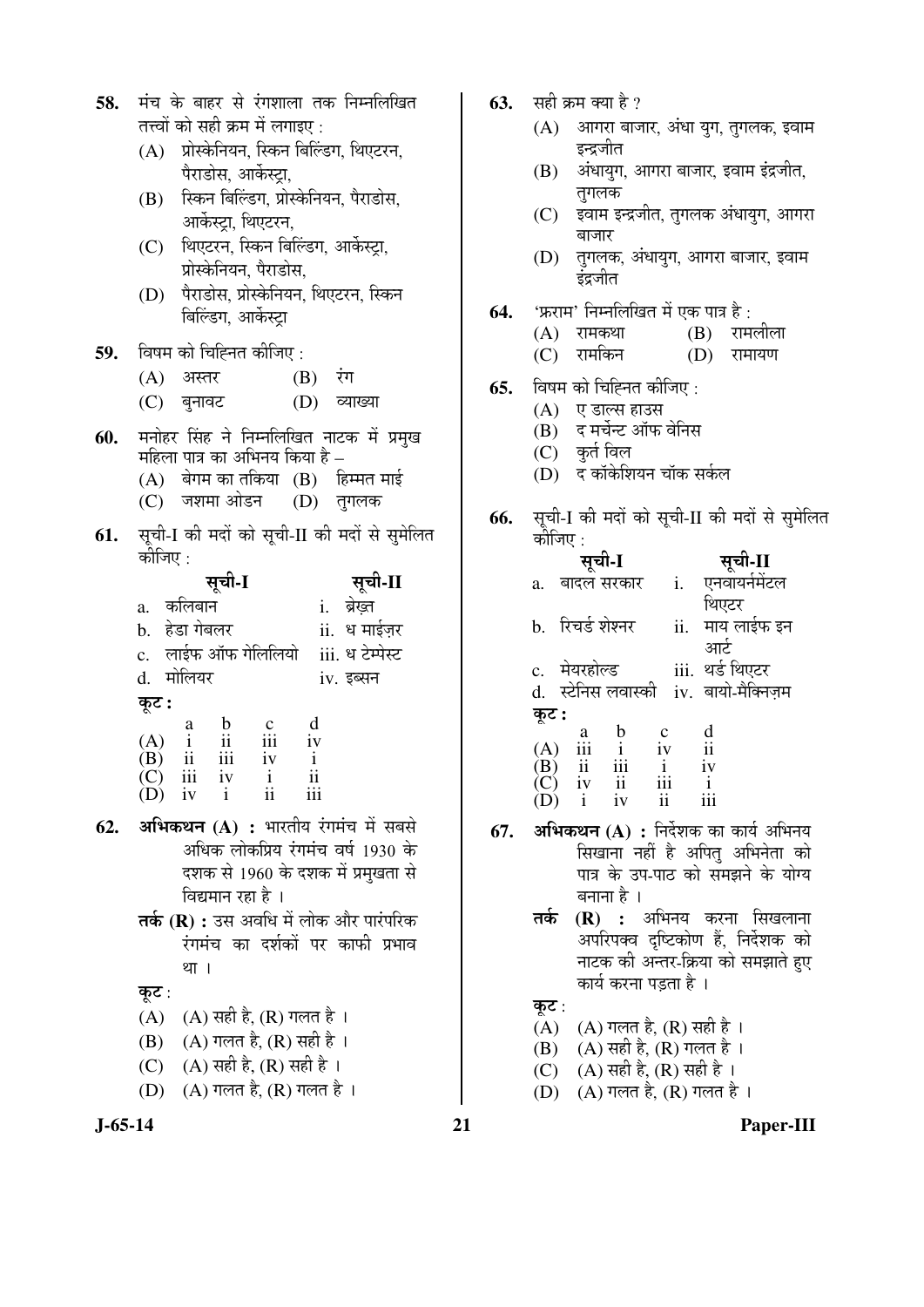- **68.** Write in correct order :
	- (A) Play reading, Casting, Blocking, Composition
	- (B) Composition, Casting, Blocking, Play reading
	- (C) Blocking, Play reading, Composition, Casting
	- (D) Casting, Composition, Play reading, Blocking
- **69.** Pick the odd one out :
	- (A) Urubhangam
	- (B) Daridra-Charuduttam
	- (C) Karnabharam
	- (D) Ratnavali
- **70.** Sanskrit text is used in which of the following forms ?
	- (A) Ramalila
	- (B) Therukkoothu
	- (C) Jatra
	- (D) Kudiyattam
- **71.** Match the following :

|               | $List-I$     |     |               |             | List – $\Pi$     |  |  |
|---------------|--------------|-----|---------------|-------------|------------------|--|--|
|               | a. Aeschylus |     | i.            |             | Dyscolus         |  |  |
|               | b. Sophocles |     |               |             | ii. Choephori    |  |  |
|               | c. Euripides |     |               |             | iii. Philoctetes |  |  |
|               | d. Menander  |     |               | iv. Bacchae |                  |  |  |
| <b>Codes:</b> |              |     |               |             |                  |  |  |
|               | a            | h   | $\mathcal{C}$ | d           |                  |  |  |
| (A)           | iv           | ŤŤ. | 1             |             |                  |  |  |

| (B)        | ii iii |              | iv  |               |
|------------|--------|--------------|-----|---------------|
| $(C)$ i iv |        |              | 111 | $\mathbf{ii}$ |
| (D)        | iii    | $\mathbf{1}$ | ii. | iv            |

- **72. Assertion (A) :** Royal Shakespeare Company is situated on the bank of river Avon at Stratford of Avon in England.
	- **Reason (R) :** Royal Shakespeare Company only presents Shakespeare's plays.

- (A) Both (A) and (R) are true.
- (B) Both (A) and (R) are false.
- (C) (A) is true,  $(R)$  is false.
- (D) (A) is false, (R) is true.

#### 73. Match items in List – I with List –  $II$ :  $List - I$   $List - II$ a. Bahurupee i. Bhopal b. Kalasangam ii. Imphal c. Rang Vidushak iii. Kolkata d. Chorus Repertory iv. Patna **Codes :**  a b c d  $(A)$  i ii iii iv (B) ii iii iv i (C) iii iv i ii  $(D)$  iv i ii iii

**74.** Match items in List – I with the items in List –  $\Pi$  :

|     |               | List $-1$           |                     |                         |               | List – H                       |                                   |
|-----|---------------|---------------------|---------------------|-------------------------|---------------|--------------------------------|-----------------------------------|
|     |               |                     |                     | a. Kabuki i. Green Room |               |                                |                                   |
|     |               |                     |                     |                         |               | b. Mizhavu ii. Revolving stage |                                   |
|     |               |                     |                     |                         |               |                                | c. Nepathya iii. Proscenium stage |
|     |               |                     |                     |                         |               | d. Apron iv. Kudiyattam        |                                   |
|     | <b>Codes:</b> |                     |                     |                         |               |                                |                                   |
|     |               | a                   | b                   |                         | $\mathbf c$   | d                              |                                   |
| (A) |               | iii                 | $\mathbf{i}$        |                         | iv            | $\mathbf{ii}$                  |                                   |
| (B) |               | $\mathbf{i}$        | iii                 |                         | $\mathbf{ii}$ | iv                             |                                   |
| (C) |               | $\ddot{\mathbf{i}}$ | iv                  |                         | i             | iii                            |                                   |
|     |               | iv                  | $\ddot{\mathbf{i}}$ |                         | iii           | i                              |                                   |

- **75.** Put them in sequence :
	- (A) Ancient Greek Theatre, Fabula Atellana, Comedia Dellārte, Globe Theatre, Proscenium Theatre
	- (B) Fabula Atellana, Ancient Greek Theatre, Comedia Dellārte, Globe Theatre, Proscenium Theatre
	- (C) Comedia Dellārte, Ancient Greek Theatre, Fabula Atellana, Proscenium Theatre, Globe Theatre
	- (D) Proscenium, Theatre, Globe Theatre, Comedia Dellārte, Ancient Greek Theatre, Fabula Atellana

#### Paper-III 22 J-65-14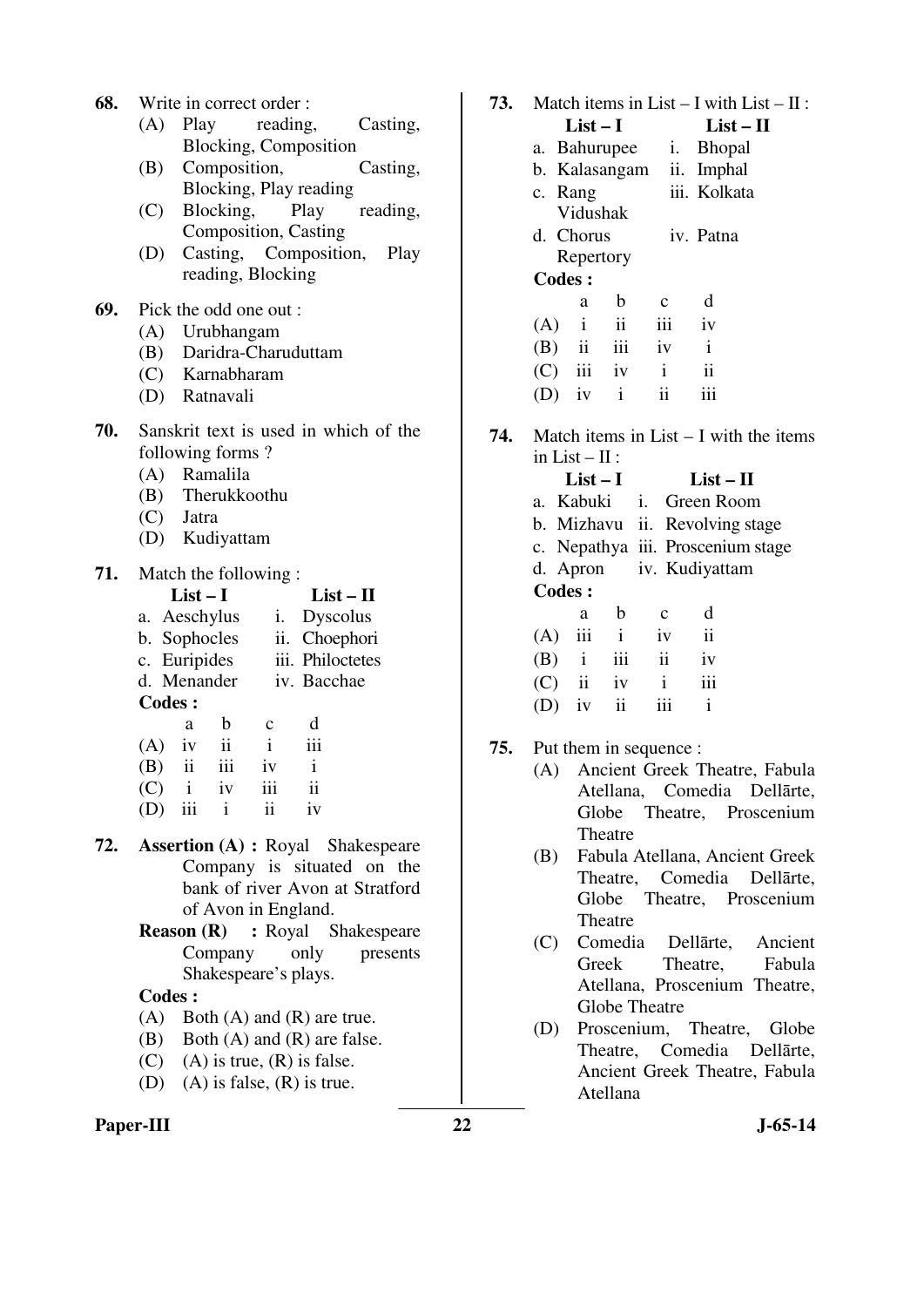| 68. |           |                                                              |                                    |                     | निम्नलिखित क्रमों में से सही क्रम का चयन          |  |  |
|-----|-----------|--------------------------------------------------------------|------------------------------------|---------------------|---------------------------------------------------|--|--|
|     | कीजिए :   |                                                              |                                    |                     |                                                   |  |  |
|     |           | (A) नाटक पठन, कास्टिंग, ब्लॉकिंग,<br>कम्पोजिशन               |                                    |                     |                                                   |  |  |
|     |           | पठन                                                          |                                    |                     | (B) कम्पोजिशन, कास्टिंग, ब्लॉकिंग, नाटक           |  |  |
|     |           | कास्टिग                                                      | (C) ब्लॉकिंग, नाटक पठन, कम्पोजिशन, |                     |                                                   |  |  |
|     |           | (D) कारिंटग, कम्पोजिशन, नाटक पठन,<br>ब्लॉकिंग                |                                    |                     |                                                   |  |  |
| 69. |           |                                                              |                                    |                     | निम्नलिखित में से विषम का चयन कीजिए :             |  |  |
|     |           | (A) उरुभगम्                                                  |                                    |                     | $(B)$ दरिद्र – चारूदत्तम्                         |  |  |
|     |           | (C) कर्णभरम                                                  |                                    |                     | (D) रत्नावली                                      |  |  |
|     |           |                                                              |                                    |                     | 70. निम्नलिखित रूपों में से संस्कृत पाठ का किसमें |  |  |
|     |           | प्रयोग किया जाता है ?                                        |                                    |                     |                                                   |  |  |
|     |           | (A) रामलीला                                                  |                                    |                     | (B) थेरुक्कूटू                                    |  |  |
|     |           | (C) जातरा                                                    |                                    |                     | (D) कुडियाट्टम                                    |  |  |
| 71. |           | निम्नलिखित को सुमेलित कीजिए:                                 |                                    |                     |                                                   |  |  |
|     |           | सूची-I                                                       |                                    |                     | सूची-II                                           |  |  |
|     |           | a. एस्काइलस  i. डाइस्कोलस                                    |                                    |                     |                                                   |  |  |
|     |           | b. सोफोक्लीस  ii. चोइफोरी                                    |                                    |                     |                                                   |  |  |
|     |           |                                                              |                                    |                     | c. यूरीपडीज     iii. फिलोकटीटिस                   |  |  |
|     |           | d. मेनेन्डर                                                  |                                    | iv. बकाय            |                                                   |  |  |
|     | कूट :     |                                                              |                                    |                     |                                                   |  |  |
|     |           |                                                              | a b c                              | d                   |                                                   |  |  |
|     |           | $(A)$ iv ii i iii                                            |                                    |                     |                                                   |  |  |
|     |           | $(B)$ ii iii iv                                              |                                    | $\mathbf{i}$        |                                                   |  |  |
|     | (C)       | $i$ iv                                                       | iii                                | $\ddot{\mathbf{i}}$ |                                                   |  |  |
|     | $(D)$ iii | $\mathbf{i}$                                                 | $\overline{\mathbf{ii}}$           | iv                  |                                                   |  |  |
| 72. |           |                                                              |                                    |                     | <b>अभिकथन (A) :</b> रॉयल शेकस्पियर कंपनी          |  |  |
|     |           |                                                              |                                    |                     | इंग्लैंड के स्ट्राटफोर्ड ऑफ एवन में एवन           |  |  |
|     |           | नदी के किनारे स्थित है ।                                     |                                    |                     |                                                   |  |  |
|     |           |                                                              |                                    |                     | तर्क (R) : रॉयल शेकस्पियर कंपनी केवल              |  |  |
|     |           |                                                              |                                    |                     | शेकस्पियर के नाटकों को प्रस्तुत करती              |  |  |
|     |           | है ।                                                         |                                    |                     |                                                   |  |  |
|     | कूट :     |                                                              |                                    |                     |                                                   |  |  |
|     |           |                                                              |                                    |                     |                                                   |  |  |
|     |           | (A) (A) और (R) दोनों सही हैं ।                               |                                    |                     |                                                   |  |  |
|     |           |                                                              |                                    |                     |                                                   |  |  |
|     |           | (B) (A) और (R) दोनों गलत हैं ।                               |                                    |                     |                                                   |  |  |
|     |           | (C) (A) सही है, (R) गलत है ।<br>(D) (A) गलत है, (R) सही है । |                                    |                     |                                                   |  |  |

| 68.     | निम्नलिखित क्रमों में से सही क्रम का चयन<br>कीजिए :                                 | 73. | सूची-I की मदों को सूची-II से सुमेलित कीजिए :<br>सूची-I<br>सूची-II                                              |
|---------|-------------------------------------------------------------------------------------|-----|----------------------------------------------------------------------------------------------------------------|
|         | (A) नाटक पठन, कारिंटग, ब्लॉकिंग,                                                    |     | a. बहुरुपी<br>i. भोपाल                                                                                         |
|         | कम्पोजिशन                                                                           |     | b. कला संगम<br>ii. इम्फाल                                                                                      |
|         | कम्पोजिशन, कास्टिंग, ब्लॉकिंग, नाटक<br>(B)                                          |     | c.   रंग विदूषक<br>iii. कोलकाता                                                                                |
|         | पठन                                                                                 |     | d. समूहगान रेपेर्टरी iv. पटना                                                                                  |
|         | ब्लॉकिंग, नाटक पठन, कम्पोजिशन,<br>(C)                                               |     | कूट :                                                                                                          |
|         | कास्टिंग                                                                            |     | d<br>$\mathbf b$<br>$\mathbf c$<br>a                                                                           |
|         | कास्टिंग, कम्पोजिशन, नाटक पठन,<br>(D)<br>ब्लॉकिंग                                   |     | ii<br>iii<br>$\mathbf{i}$<br>(A)<br>iv                                                                         |
|         |                                                                                     |     | iii<br>$\rm i$<br>$\mathbf{ii}$<br>(B)<br>iv                                                                   |
| 69.     | निम्नलिखित में से विषम का चयन कीजिए:                                                |     | iii<br>$\mathbf{ii}$<br>(C)<br>$\mathbf{i}$<br>iv                                                              |
|         | (B) दरिद्र – चारूदत्तम्<br>(A)<br>उरुभगम्                                           |     | iii<br>$\overline{\textbf{ii}}$<br>(D)<br>$\mathbf{i}$<br>iv                                                   |
|         | कर्णभरम<br>(D) रत्नावली<br>(C)                                                      |     |                                                                                                                |
| 70.     | निम्नलिखित रूपों में से संस्कृत पाठ का किसमें                                       | 74. | सूची-I की मदों को सूची-II की मदों से सुमेलित<br>कीजिए :                                                        |
|         | प्रयोग किया जाता है ?<br>(A) रामलीला<br>(B)                                         |     | सूची-I<br>सूची-II                                                                                              |
|         | थेरुक्कूटू<br>कुडियाट्टम<br>(C)<br>(D)<br>जातरा                                     |     | ग्रीन रूम<br>a. काबुकी<br>i.                                                                                   |
|         |                                                                                     |     | ii. घूर्णन मंच<br>b. मिझावु                                                                                    |
| 71.     | निम्नलिखित को सुमेलित कीजिए:                                                        |     | iii. प्रोसीनियम मंच<br>c. नेपथ्य                                                                               |
|         | सूची-I<br>सूची-II                                                                   |     | iv. कुडियट्टम<br>d. एप्रोन                                                                                     |
|         | i. डाइस्कोलस<br>एस्काइलस<br>a.                                                      |     | कूट :                                                                                                          |
|         | सोफोक्लीस<br>ii. चोइफोरी<br>b.                                                      |     | d<br>b<br>$\mathbf{C}$<br>a                                                                                    |
|         | c. यूरीपडीज<br>iii. फिलोकटीटिस                                                      |     | $\mathbf{ii}$<br>iii<br>$\mathbf{i}$<br>(A)<br>iv                                                              |
|         | मेनेन्डर<br>d.<br>iv. बकाय                                                          |     | iii<br>(B)<br>$\overline{\mathbf{u}}$<br>$\mathbf{i}$<br>iv                                                    |
|         | कूट :<br>d<br>$\mathbf b$<br>a<br>$\mathbf c$                                       |     | iii<br>$\overline{\mathbf{u}}$<br>$\mathbf{i}$<br>(C)<br>iv<br>$\overline{\mathbf{ii}}$<br>iii<br>$\mathbf{i}$ |
|         | iii<br>$\,$ ii<br>$\mathbf{i}$<br>(A)<br>iv                                         |     | (D)<br>iv                                                                                                      |
|         | $\,$ iii<br>$\overline{\mathbf{u}}$<br>$\mathbf{i}$<br>(B)<br>iv                    | 75. | सही क्रम में लगाइए :                                                                                           |
|         | (C)<br>iii<br>$\mathbf{i}$<br>iv<br>$\overline{11}$                                 |     | प्राचीन ग्रीक थिएटर, फबुल एटेलना,<br>(A)                                                                       |
|         | $\mathbf{ii}$<br>(D)<br>$\mathbf{i}$<br>iv<br>iii                                   |     | कॉमेडिया डेलआटे, ग्लोब थिएटर,                                                                                  |
| 72.     | अभिकथन (A) : रॉयल शेकस्पियर कंपनी                                                   |     | प्रोसीनियम थिएटर                                                                                               |
|         | इंग्लैंड के स्ट्राटफोर्ड ऑफ एवन में एवन                                             |     | फबुल एटेलना, प्राचीन ग्रीक थिएटर,<br>(B)                                                                       |
|         | नदी के किनारे स्थित है ।                                                            |     | कॉमेडिया डेलआटे, ग्लोब थिएटर,                                                                                  |
|         | <b>तर्क (R) :</b> रॉयल शेकस्पियर कंपनी केवल<br>शेकस्पियर के नाटकों को प्रस्तुत करती |     | प्रोसीनियम थिएटर                                                                                               |
|         | है ।                                                                                |     | कॉमेडिया डेलआटे, प्राचीन ग्रीक थिएटर,<br>(C)                                                                   |
|         | कूट :                                                                               |     | फबुल एटेलना, प्रोसीनियम थिएटर,                                                                                 |
|         | $(A)$ और $(R)$ दोनों सही हैं ।<br>(A)                                               |     | ग्लोब थिएटर                                                                                                    |
|         | (A) और (R) दोनों गलत हैं ।<br>(B)                                                   |     | प्रोसीनियम थिएटर, ग्लोब थिएटर,<br>(D)                                                                          |
|         | $(A)$ सही है, $(R)$ गलत है ।<br>(C)                                                 |     | कॉमेडिया डेलआटे, प्राचीन ग्रीक थिएटर,                                                                          |
|         | $(A)$ गलत है, $(R)$ सही है ।<br>(D)                                                 |     | फबुल एटेलना                                                                                                    |
| J-65-14 | 23                                                                                  |     | Paper-III                                                                                                      |
|         |                                                                                     |     |                                                                                                                |